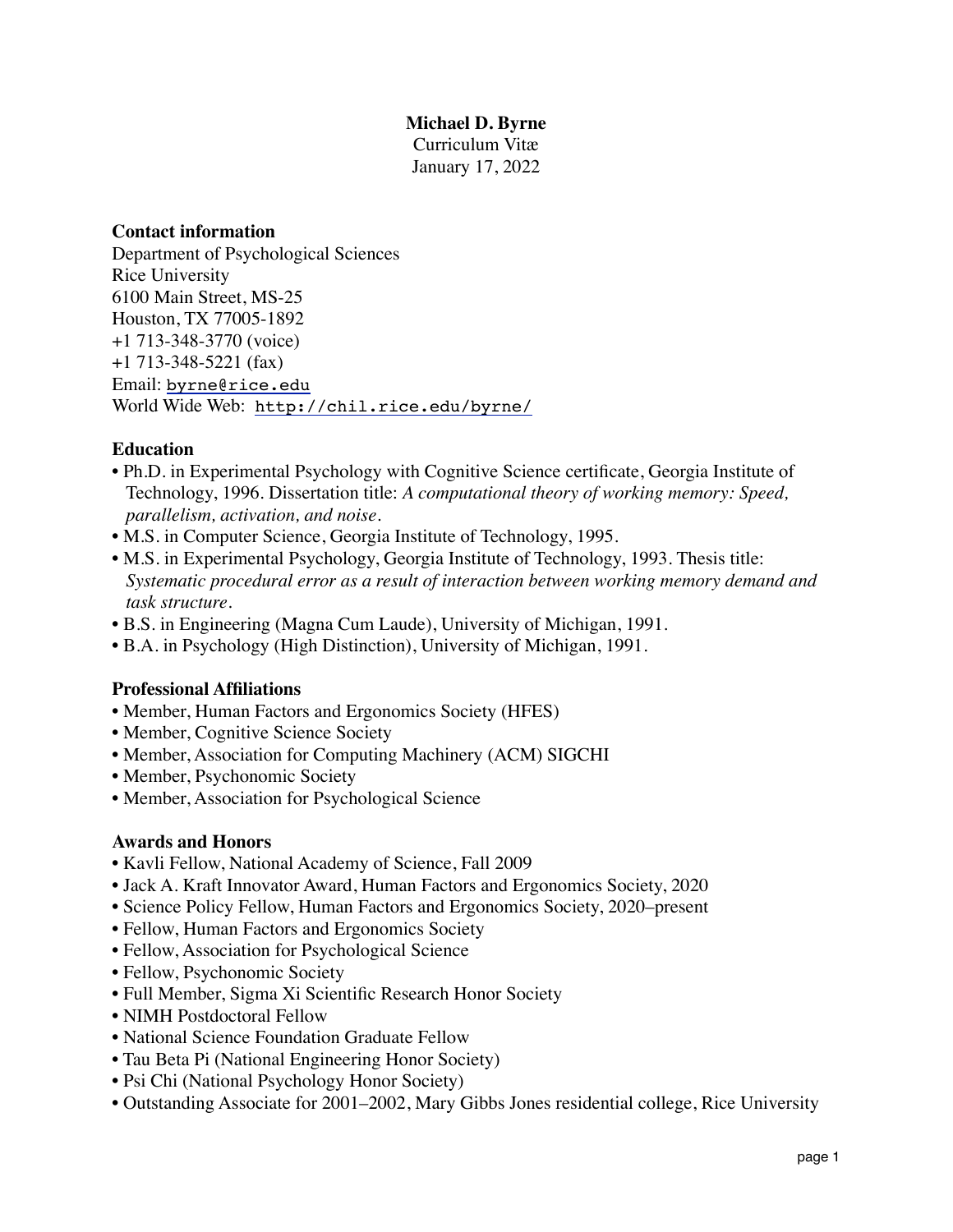• Distinguished Faculty Associate for 2003–2004, 2004–2005, 2005–2006, and 2006–2007, Mary Gibbs Jones residential college, Rice University

## **Research Interests**

Human factors/human-computer interaction, computational models of cognition and performance, integration of cognition with perception and action, systematic human error, visual search and attention, working memory, judgment/decision-making, ecological psychology/ situated action, cognitive aging, educational technology, statistical methodology.

## **Teaching Interests**

Human factors/human-computer interaction, computational modeling, statistics, cognition, decision-making, memory.

# **Courses Taught**

Advanced Psychological Statistics I; Computational Modeling of Human Cognitive Processes; Foundations of Human Factors/Engineering Psychology; Reasoning, Decision Making, and Problem Solving; Introduction to Cognitive Psychology; Election Systems (interdisciplinary course with Computer Science and Political Science); Human-Computer Interaction; Human Factors and Ergonomics; Research Methods; Foundations of Cognitive Psychology

# **External Funding**

- National Science Foundation Grant #CMMI-2049063, "Real-Time Haptic Performance Feedback for Model-Based Surgical Skill Training." Co-PI, \$750,000 from 7/1/21 to 6/30/24.
- National Science Foundation Grant #2033923, "RAPID: Optimizing vote-by-mail implementations on consumer grade equipment." Co-PI, \$200,000 from 07/01/20 to 06/30/21.
- National Science Foundation Grant #IIS-1920513, "Protecting Election Integrity Via Automated Ballot Usability Evaluation" Sole PI, \$499,994 from 10/01/19 to 09/30/22.
- MIT/William & Flora Hewlett Foundation, "Voter Detection of Anomalies on BMD Ballots" Co-PI, \$3500 from 06/01/19 to 05/30/21.
- National Science Foundation Grant #IIS-1638073, "NRI: Guiding with touch: Haptic cueing of surgical techniques on virtual and robotic platforms." Co-PI, \$1,095,440 from 1/1/2017 to 12/31/2019.
- National Science Foundation grant #CNS-12550936, "EAGER: Protecting Election Integrity Via Automated Ballot Usability Evaluation." Sole PI, \$299,996 from 10/01/15 to 09/30/19.
- National Aeronautics and Space Administration (through Wyle Laboratories), #T72332, "Literature Review on Modeling and Simulation for Habitat/Vehicle Design and Assessment." Sole PI, \$28,132 from 11/15/12 to 04/30/13.
- National Institute of Standards and Technology grant #70NANB12H215, "Extending ACT-R for Typing on Mobile Devices." Sole PI, \$118,787 from 10/1/2012 to 12/31/2014.
- National Institute of Standards and Technology grant #60NANB12D249, "Usability Assessment of e2e Voting Systems." Co-PI. \$198,296 from 09/01/12 to 08/31/15.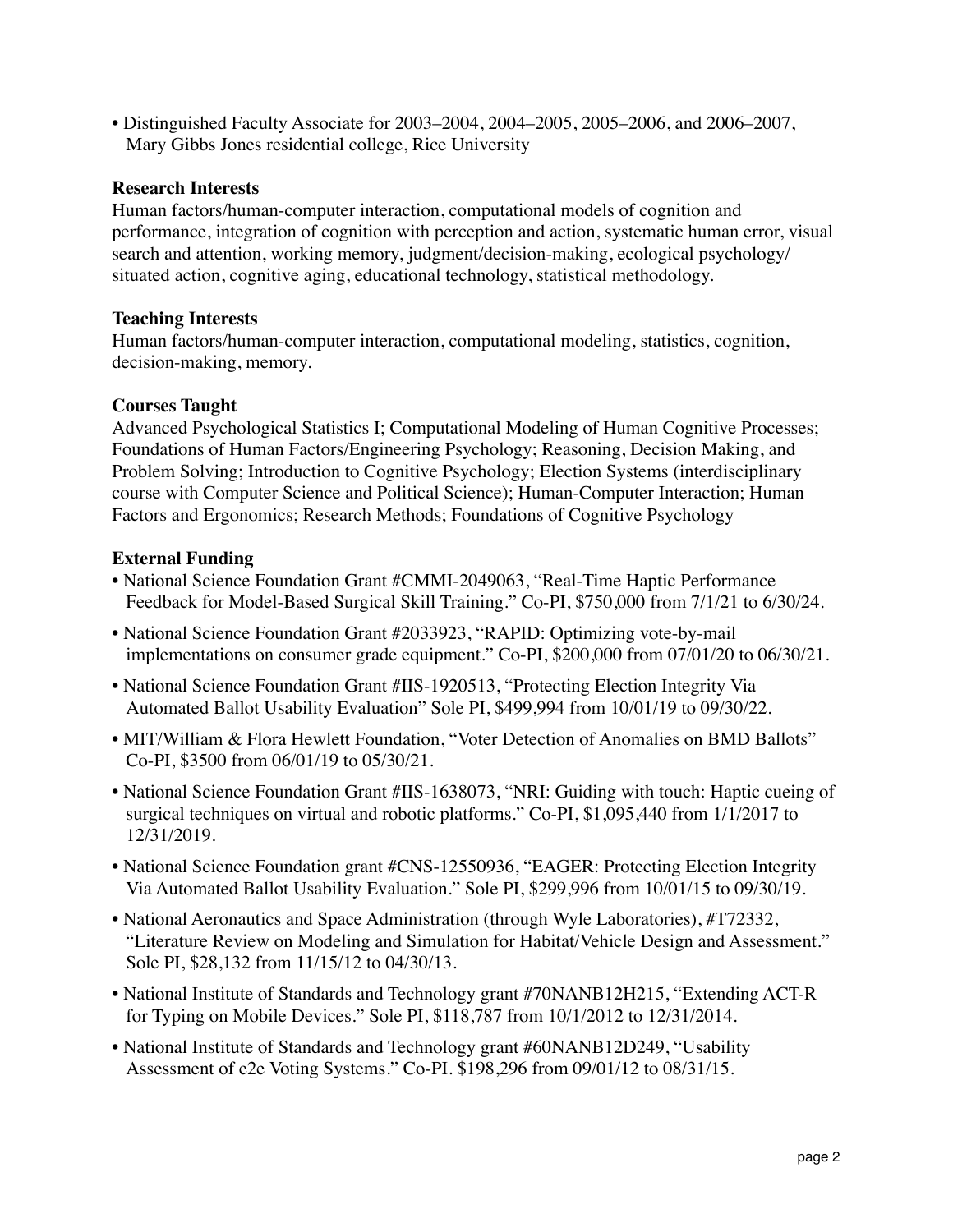- National Institute of Standards and Technology contract #SB1341-11-RQ-0557, "Voting Systems: Analysis of Auditory Ballot Interfaces." Co-PI. \$81,939. 10/1/2011–6/25/2013.
- National Aeronautics and Space Administration, "3X-TREAM: 3X Transparent Research Environment for Aviation Modeling." Co-PI. Rice portion: \$398,362 over three years. 5/1/2009–4/30/2012.
- National Science Foundation grant #IIS-0812569, "Cognitive Modeling of Human Motor Skill Acquisition." Co-PI. \$430,993, from 8/1/2008 to 7/31/2011.
- National Science Foundation grant #CNS-0524211, "A Center for Correct, Usable, Reliable, Auditable, and Transparent Elections." Co-PI. \$9M total funding, \$964,944 allocated to Byrne, from 10/1/2005 to 9/30/2012.
- Office of Naval Research grant #N00014-06-1-0056, "Systematic Error and Slowdown in the Execution of Routine Procedures." Sole PI. \$238,638 from 10/1/2005 to 9/30/2008.
- Office of Naval Research grant #N00014-03-1-0094, "Systematic Procedural Error." Sole PI. \$192,598, from 10/22/2002 to 9/31/2005.
- National Aeronautics and Space Administration grant #NDD2-1321, "Integrated Modeling of Cognition and the Information Environment." Sole PI. \$273,578, from 03/01/2002 to 12/31/2005.
- National Aeronautics and Space Administration grant #NCC2-1219, "Integrated Modeling of Cognition and the Information Environment." PIs: Michael D. Byrne and Alex Kirlik. \$95,591, from 03/01/2001 to 12/01/2001.

## **Service**

- Associate Editor for the journal *Human Factors*, 2012–2014; editorial board, 2004–2011; also co-editor of 2003 special section: "Quantitative Formal Models of Human Performance"
- Editorial board for the journal *Cognitive Engineering and Decision Making,* 2011–present
- Associate Editor of the journal *Cognitive Science*, 2007–2010
- Editorial board for the journal *Journal of Experimental Psychology: Applied,* 2007–2010
- • Member, Los Angeles County Voting System Assessment Project Technical Advisory Committee, 2013–present
- Panelist for National Academy of Science/National Research Council review panel on Soldier Systems, 2007–2013
- Chair, Human Performance Modeling technical group, Human Factors and Ergonomics Society, Fall 2008–Fall 2012
- Grant review panel member, NSF program on Information and Intelligent Systems 2009, 2010, 2013, 2015, 2019; NSF program on Secure and Trustworthy Cyberspace, 2018
- Grant review panel member, NASA Space Human Factors Program, August 2003
- Ad-hoc grant reviewer for NSF, AFOSR, EPSRC (U.K. scientific funding agency), NWO (Dutch scientific funding agency), Research Grants Council (RGC) of Hong Kong
- Ad-hoc reviewer for the following journals: *Psychological Review, Cognition*, *Psychology and Aging, Human-Computer Interaction*, *ACM Transactions on Computer-Human Interaction*  (ToCHI), *International Journal of Human-Computer Studies*, *Trends in Cognitive Sciences*, *American Journal of Political Science, Memory and Cognition*, *IEEE Transactions on Systems,*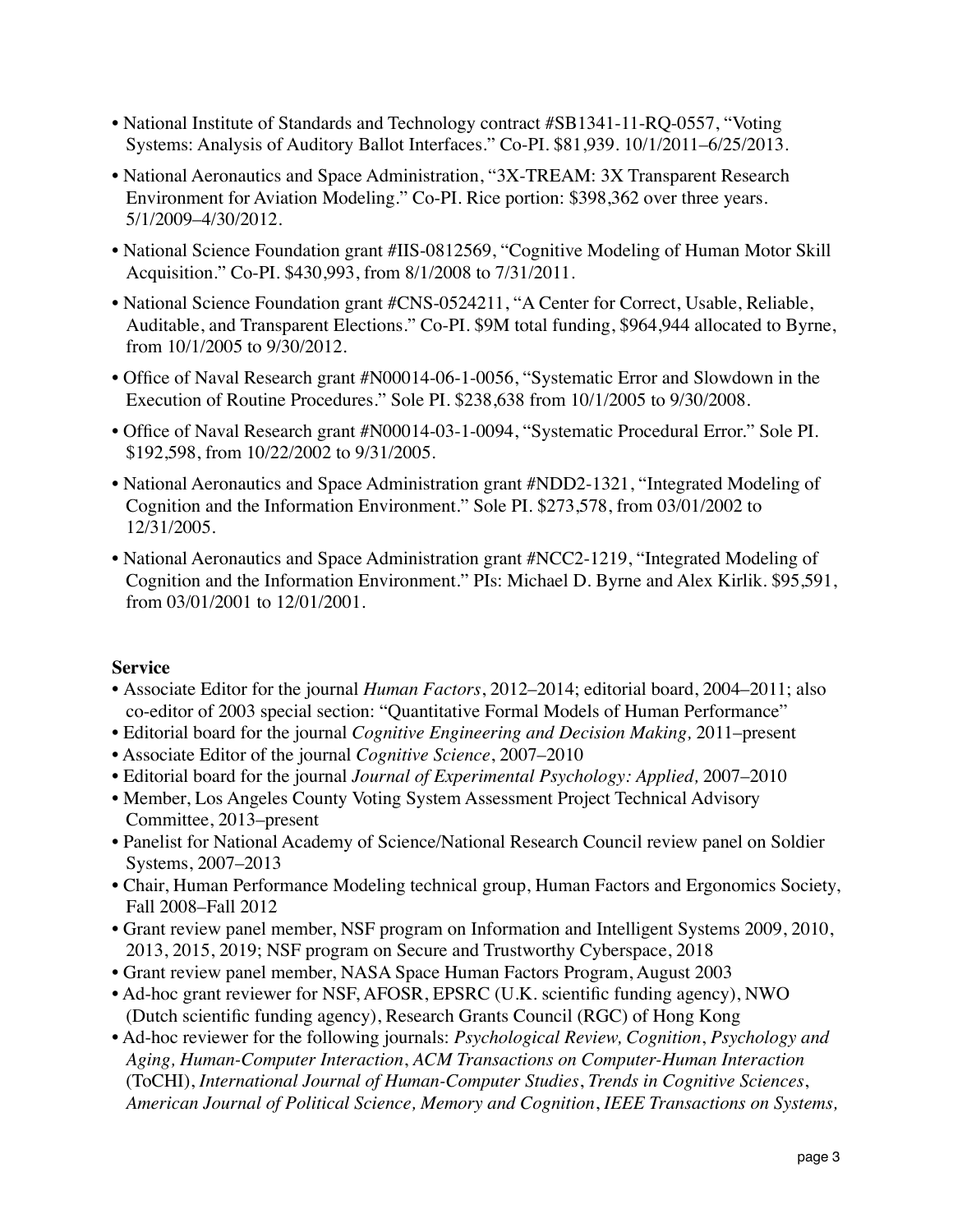*Man, and Cybernetics, International Journal of Human-Computer Interaction*, *American Journal of Political Science*, *Journal of Biomedical Informatics, Journal of the Learning Sciences, IEEE Transactions on Security & Privacy, Applied Ergonomics, IEEE Transactions on Computers, Information and Software Technology, Data and Knowledge Engineering, Cognitive Psychology, Ecological Modeling, IEEE Transactions on Human-Machine Systems, Human Factors and Ergonomics in Manufacturing & Service Industries*

- Reviewer for Conference of the Cognitive Science Society 1994, 1996-7, 1999-2000, 2002– 2005, 2007, 2008, 2014
- Reviewer for ACM-SIGCHI, 1997–2004, 2006–2008, 2010, 2011–2017, 2019
- Reviewer for International Conference on Cognitive Modeling 2004, 2006, 2007, 2010, 2012, 2015–2018
- Associate Program Chair for Papers, ACM-SIGCHI 2012
- Steering committee for the 1995 ACM-SIGCHI Research Symposium
- Steering committee for the 1994 Conference of the Cognitive Science Society
- Co-chair for Student Volunteers ACM-SIGCHI 1998
- CHIKids volunteer, ACM-SIGCHI 1999
- Student volunteer, ACM-SIGCHI 1994–1996
- Conference committees: HCI International 2005, Cognitive Science 2002
- Director of Cognitive Sciences undergraduate major, Rice University, July 2015–June 2018
- Undergraduate advisor for the Cognitive Sciences major, Rice University, Fall 2003–Spring 2007, Fall 2008–present
- Undergraduate divisional advisor, Rice University, Fall 2001–Fall 2012
- Residential college associate, Mary Gibbs Jones college, Rice University, 1999–present

## **Work Experience**

## *Summer 2012–present*

Professor, Rice University Department of Psychological Sciences (chair of Human Factors/HCI research group and member of Cognitive research group) and Department of Computer Science.

## *Summer 2006 – Summer 2012*

Associate Professor, Rice University Department of Psychology (Human Factors/HCI research group and Cognitive research group) and Department of Computer Science.

## *Summer 1999 – Summer 2006*

Assistant Professor, Rice University Department of Psychology, Human Factors/HCI track within the Cognitive program.

## *Fall 1996 – Summer 1999*

Postdoctoral Research Associate, Carnegie Mellon University. Primary project involved integration of production system model of cognition with theories of perception and action.

## *1994 – 1996*

Graduate Research Assistant. Worked on multiple projects under the supervision of different faculty members in the College of Computing and School of Psychology at Georgia Tech.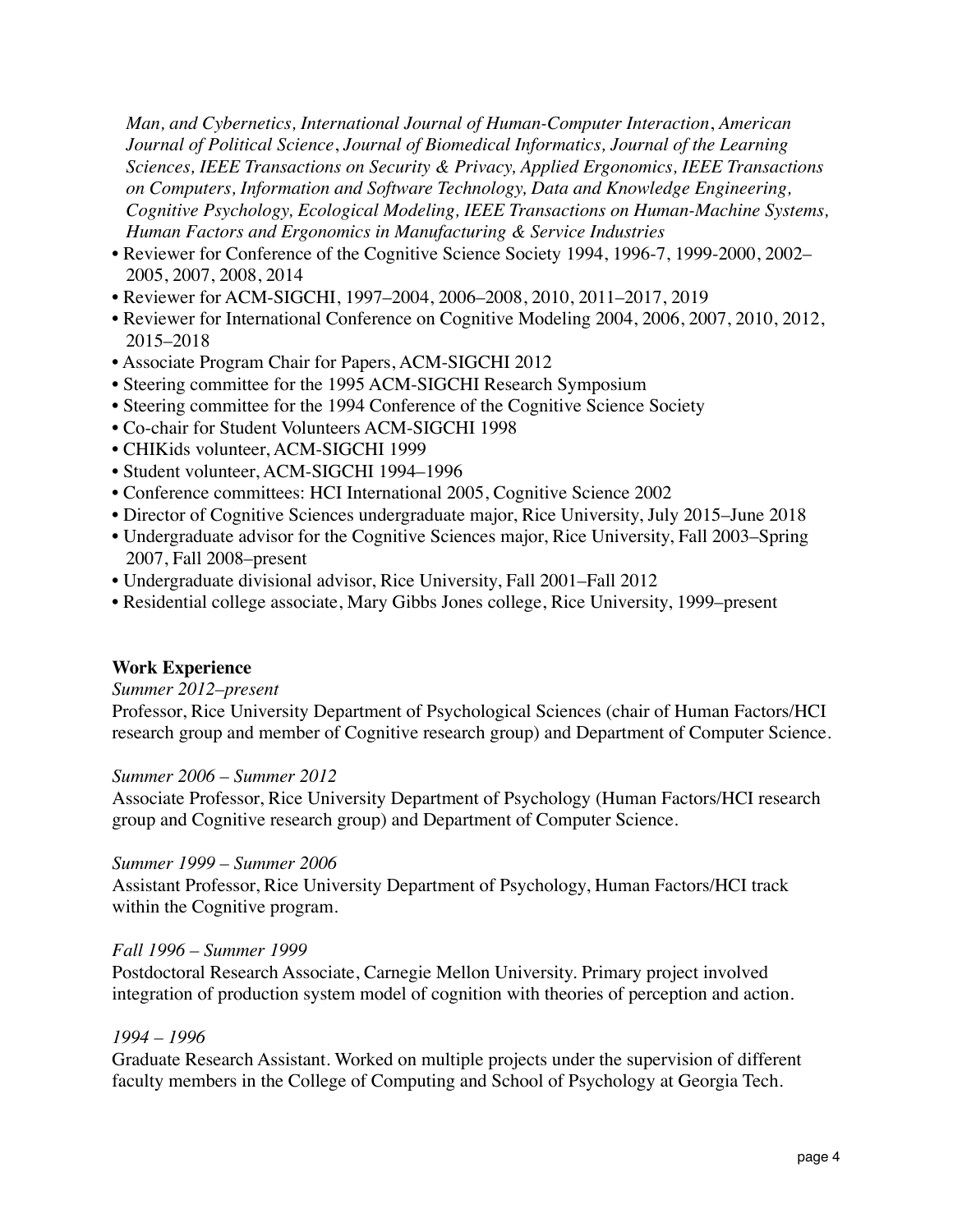## *1992 – 1994*

Teaching Assistant for the graduate statistics sequence under the direction of Professor Christopher Hertzog, School of Psychology, Georgia Institute of Technology. Responsibilities included preparing a weekly 2.5-hour lecture/problem solving session for first-year graduate students, as well as generating and grading laboratory assignments and exams.

## *Summer 1991*

HyperCard Engineer, Claris Corporation. Santa Clara, CA. Primary duties included development of HyperCard tools and external commands.

# *1990 – 1991*

Tool Developer and Support Engineer, Apple Computer, Inc. Campbell, CA and Ann Arbor, MI. Primary project was Compatibility Checker 1.0, a software tool for evaluating the compatibility of applications and extensions with System 7.0.

# **Ph.D. Dissertations Supervised**

Pandey, S. (2021). Buzz Buzz: Haptic Cuing of Road Conditions in Autonomous Cars for Drivers Engaged in Secondary Tasks. Doctoral dissertation, Rice University, Houston, TX.

Howie, N. H. (2015). The Generalizability of Cognitive Modeling Parameters for Older Adults. Doctoral dissertation, Rice University, Houston, TX.

Gallagher, M. A. (2015). Modeling Password Entry on Mobile Devices: Please Check Your Password and Try Again. Doctoral dissertation, Rice University, Houston, TX.

- Stanley, C. (2014). Comparing Vector-Based And ACT-R Memory Models Using Large-Scale Datasets: User-Customized Hashtag And Tag Prediction On Twitter And Stackoverflow. Doctoral dissertation, Rice University, Houston, TX.
- Zemla, J. C. (2014). Factors Influencing Speed-Accuracy Tradeoffs In Decision Making. Doctoral dissertation, Rice University, Houston, TX.
- Campbell, B. A. (2013). The Usability Implications of Long Ballot Content for Paper, Electronic, and Mobile Voting Systems. Doctoral dissertation, Rice University, Houston, TX.
- Piner, G. E. (2013). CHILVote: The Design and Assessment of an Accessible Audio Voting System. Doctoral dissertation, Rice University, Houston, TX.
- Greene, K. K. (2010). Effects of Multiple Races and Header Highlighting on Undervotes in the 2006 Sarasota General Election: A Usability Study and Cognitive Modeling Assessment. Doctoral dissertation, Rice University, Houston, TX.
- Tamborello, F. P. (2009). A Computational Model of Routine Procedural Memory. Doctoral dissertation, Rice University, Houston, TX.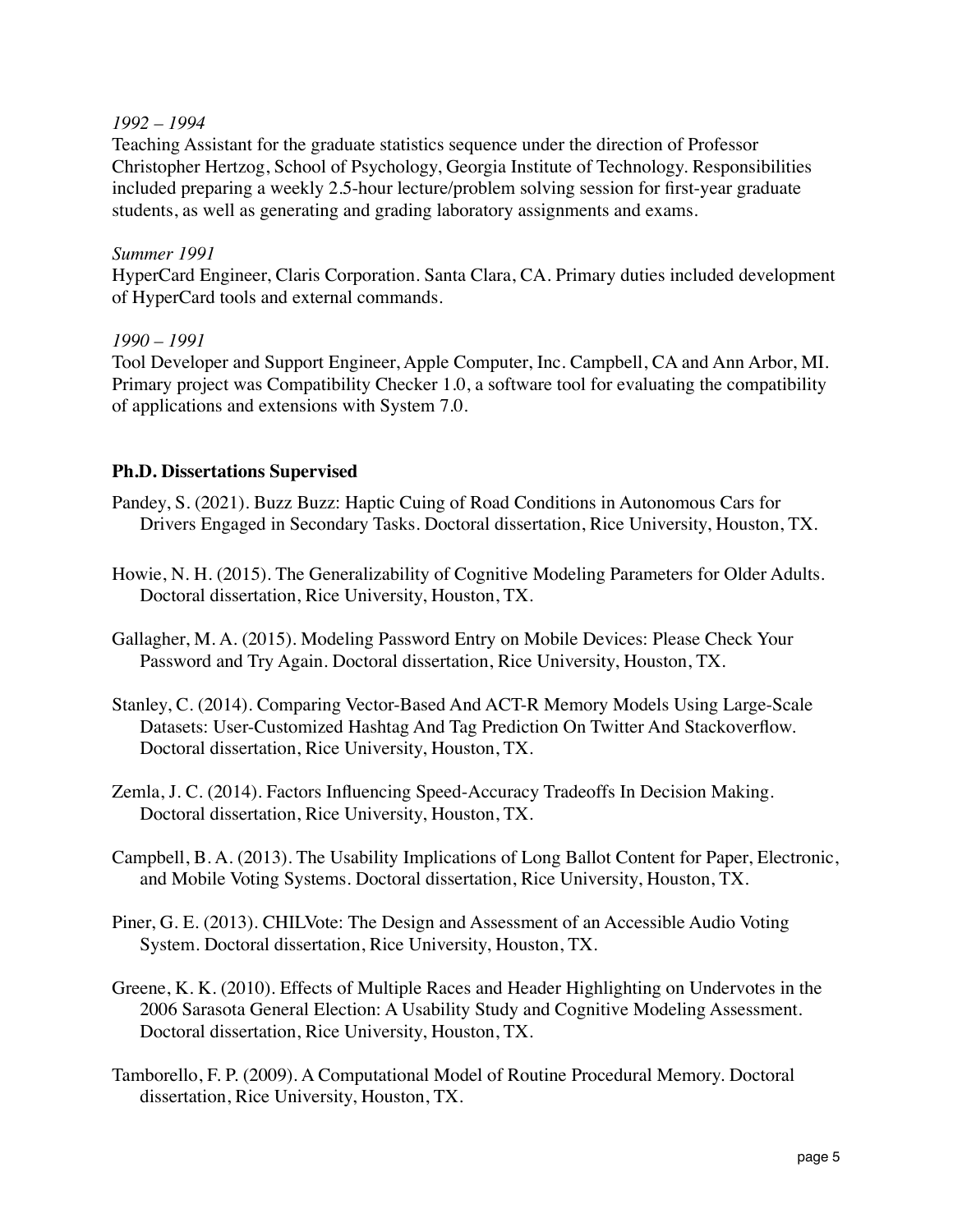- Everett, S. P. (2007). The Usability of Electronic Voting Machines and How Votes Can Be Changed Without Detection. Doctoral dissertation, Rice University, Houston, TX.
- Fick, C. (2007). Flying Under the Radar: Studying Inattentional Blindness in a Dynamic Task. Doctoral Dissertation, Rice University, Houston, TX.
- Chung, P. H. (2006). Changing the Interface with Minimal Disruption: The Roles of Layout and Labels. Doctoral dissertation, Rice University, Houston, TX.
- Fleetwood, M. D. (2005). Refining Theoretical Models of Visual Sampling in Supervisory Control Tasks: Examining the Influence of Alarm Frequency, Effort, Value, and Salience. Doctoral dissertation, Rice University, Houston, TX.
- Katz, M. A. (2001). Searching and Browsing on E-commerce Sites: Frequency, Efficiency and Rationale. Doctoral dissertation, Rice University, Houston, TX.
- Serig, E. M. (2001). Evaluating Organizational Response to a Cognitive Problem: A Human Factors Approach. Doctoral dissertation, Rice University, Houston, TX.

### **Master's Theses Supervised**

- Wang, X. (2020). Computational Modeling Reveals How Navigation Strategy and Ballot Layout Lead to Voter Error. Master's thesis, Rice University, Houston, TX.
- Howie, N. T. (2013). The Effect of Response Modality on Task Performance When Using an Interactive Voice Response System for Older and Younger Adults. Master's thesis, Rice University, Houston, TX.
- Gallagher, M. A. (2013). Modeling Curved Movement. Master's thesis, Rice University, Houston, TX.
- Zemla, J. C. (2011). A Computational Model of Jetliner Taxiing. Master's thesis, Rice University, Houston, TX.
- Piner, G. E. (2011). A Usability and Real World Perspective on Accessible Voting. Master's thesis, Rice University, Houston, TX.
- Campbell, B. A. (2011). Assessing the usability of the straight-party voting ballot option for paper, punch card, and electronic voting systems. Master's thesis, Rice University, Houston, TX.
- Stanley, C. (2009). Visual Displays: Developing a Computational Model Explaining the Global Effect. Master's thesis, Rice University, Houston, TX.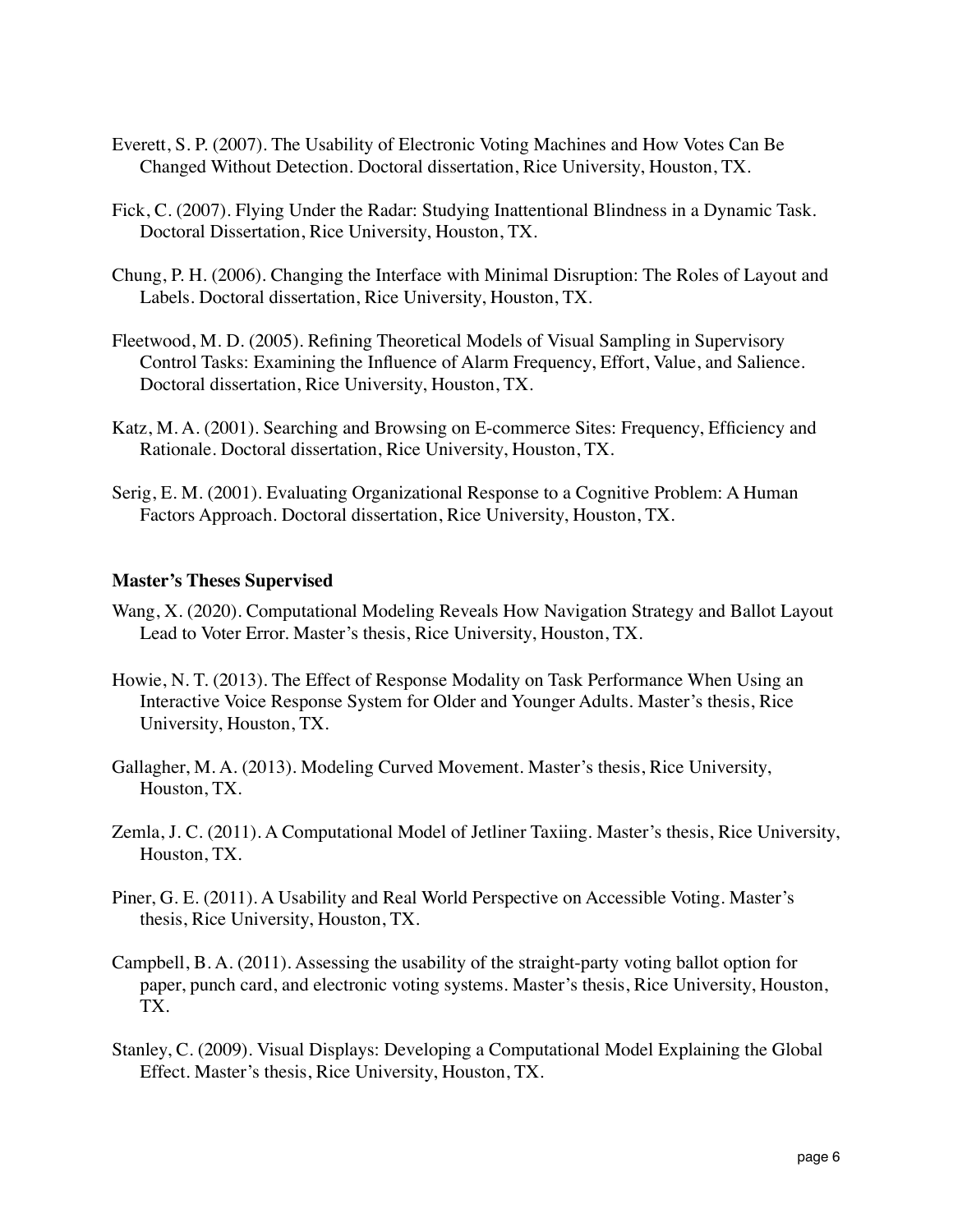- Greene, K. K. (2008). Usability of Electronic Voting Interfaces: Sequential Versus Direct Access. Master's thesis, Rice University, Houston, TX.
- Tamborello, F. P. (2006). Visual Displays: The Continuing Investigations of the Highlighting Paradox. Master's thesis, Rice University, Houston, TX.
- Everett, S. P. (2005). Varying Icon Spacing Changes Users' Visual Search Strategy: Evidence From Experimental Data, Cognitive Modeling, and Eye-Tracking. Master's thesis, Rice University, Houston, TX.
- Chung, P. H. (2004). Visual Cueing to Reduce Error in Computer-based Tasks. Master's thesis, Rice University, Houston, TX.
- Fick, C. S. (2003). Attention Capture by Visual Onsets and the Mediating Power of Attentional Set. Master's thesis, Rice University, Houston, TX.
- Fleetwood, M. D. (2001). Computational Modeling of Icon Search. Master's thesis, Rice University, Houston, TX.

## **Publications and Presentations**

\* Papers preceded by an asterisk have over 100 citations according to Google Scholar. Two asterisks indicate over 1,000 citations.

#### **Refereed Journals**

- Sullivan, J., Pandey, S., Byrne, M. D., & O'Malley, M. K. (in press). Haptic feedback based on movement smoothness improves performance in a perceptual-motor task. To appear in *IEEE Transactions on Haptics*.
- Murali, B., Belvroy, V. M., Pandey, S., Bismuth, J., Byrne, M. D., & O'Malley, M. K. (in press). Velocity-domain motion quality measures for surgical performance evaluation and feedback. To appear in *Journal of Medical Devices*.
- Kortum, P., Byrne, M. D., & Whitmore, J. (2021). Voter verification of BMD ballots is a two-part question: Can they? Mostly, they can. Do they? Mostly, they don't. *Election Law Journal, 20,*  243–253.
- O'Malley, M. K., Byrne, M. D., Estrada, S., Duran, C., Schultz, D., & Bismuth, J. (2019). Expert surgeons can smoothly control robotic tools with a discrete control interface. *IEEE Transactions on Human-Machine Systems, 49,* 388-394.
- Acemyan, C. Z., Kortum, P., Byrne, M. D., & Wallach, D. S. (2018). Summative usability assessments of STAR-Vote—A cryptographically secure e2e voting system that has been empirically proven to be easy to use. *Human Factors*.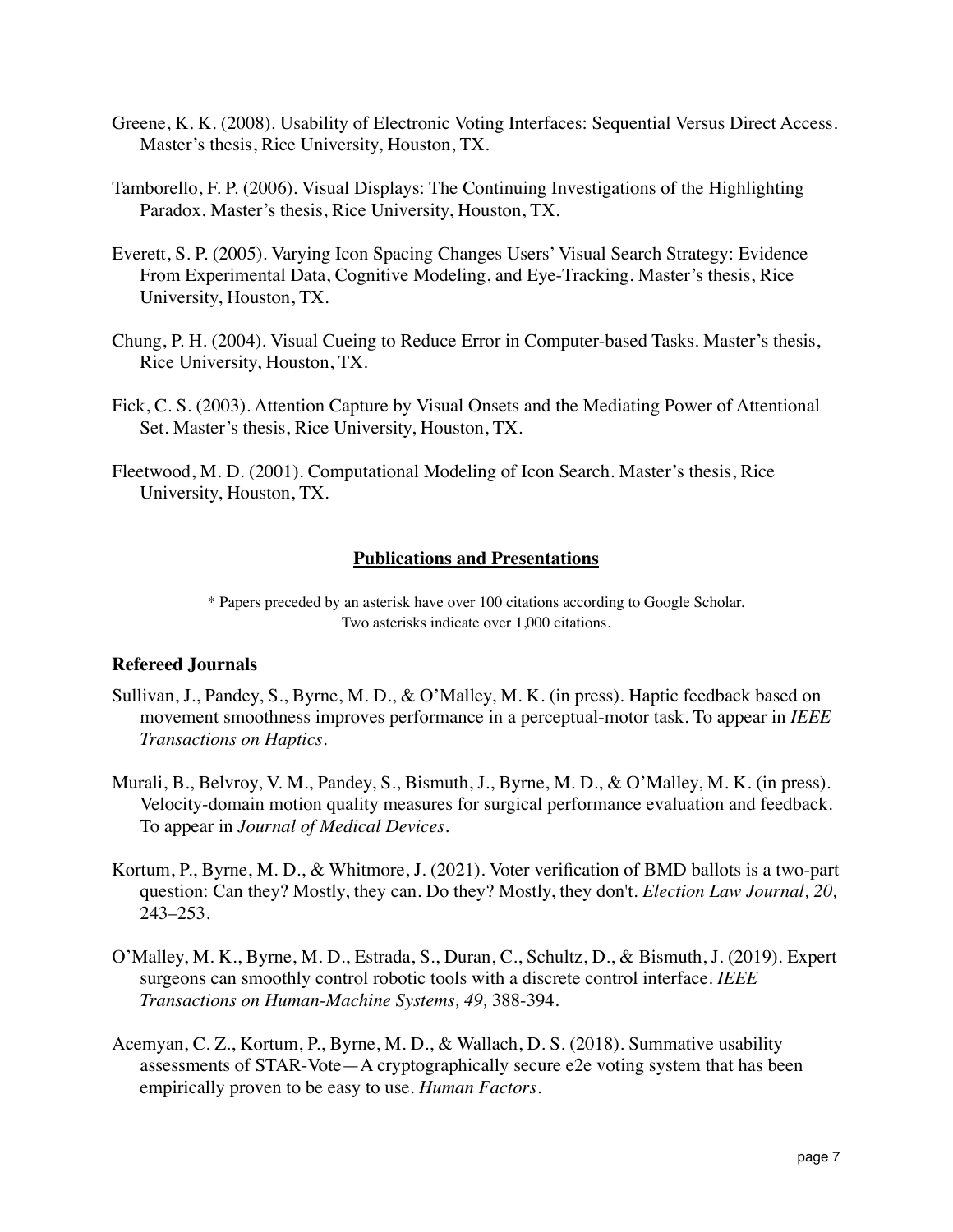- Byrne, M. D. (2017). Improving voting systems' user-friendliness, reliability, & security. *Behavioral Science & Policy, 3,* 15–24.
- Kortum, P., & Byrne, M. D. (2016). The importance of psychological science in a voter's ability to cast a vote. *Current Directions in Psychological Science, 25,* 467–473.
- Stanley, C., & Byrne, M. D. (2016). Comparing vector-based and Bayesian memory models using large-scale datasets: User-generated hashtag and tag prediction on Twitter and StackOverflow. *Psychological Methods, 21,* 542–565.
- Estrada, S., Duran, C., Schulz, D., Bismuth, J., Byrne, M. D., & O'Malley, M. K. (2016). Smoothness of surgical tool tip motion correlates to skill in endovascular tasks. *IEEE Transactions on Human-Machine Systems, 46*, 647–659.
- Acemyan, C. Z., Kortum, P., Byrne, M. D., & Wallach, D. S. (2015). From error to error: Why voters could not cast a ballot and verify their vote with Helios, Prêt à Voter, and Scantegrity II. *Journal of Election Technology and Systems, 3*, 1–25.
- Zemla, J. C., Tossell, C. C., Kortum, P., & Byrne, M. D. (2015). A Bayesian approach to predicting website revisitation on mobile phones. *International Journal of Human-Computer Studies, 83*, 43–50.
- Acemyan, C. Z., Kortum, P., Byrne, M. D., & Wallach, D. S. (2014). Usability of voter verifiable end-to-end voting systems: Baseline data for Helios, Prêt à Voter, and Scantegrity II. *Journal of Election Technology and Systems, 2,* 26–56.
- Campbell, B. A., Tossell, C. C., Byrne, M. D., & Kortum, P. (2014). Towards more usable electronic voting: Testing the usability of a smartphone voting system. *Human Factors, 56,*  973–985.
- O'Malley, M. K., Purkayastha, N., Howie, N., & Byrne, M. D. (2014). Identifying successful motor task completion via motion-based performance metrics. *IEEE Transactions on Human-Machine Systems, 44,* 139–145.
- Purkayastha, N., Byrne, M. D., & O'Malley, M. K. (2013). Human-scale motion capture with an accelerometer-based gaming controller. *Journal of Robotics and Mechatronics, 25,* 458–465.
- **\***Bell, S., Benaloh, J., Byrne, M. D., DeBeauvior, D., Eakin, B., Fisher, G., Kortum, P., McBurnett, N., Montoya, J., Parker, M., Pereira, O., Stark, P. B., Wallach, D. S., & Winn, M. (2013). STAR-Vote: A secure, transparent, auditable, and reliable voting system. *Journal of Election Technology and Systems*, *1*, 18–37.
- Greene, K. K., Byrne, M. D., & Goggin, S. N. (2013). How to build an undervoting machine: Lessons from an alternative ballot design. *Journal of Election Technology and Systems*, *1*, 38–52.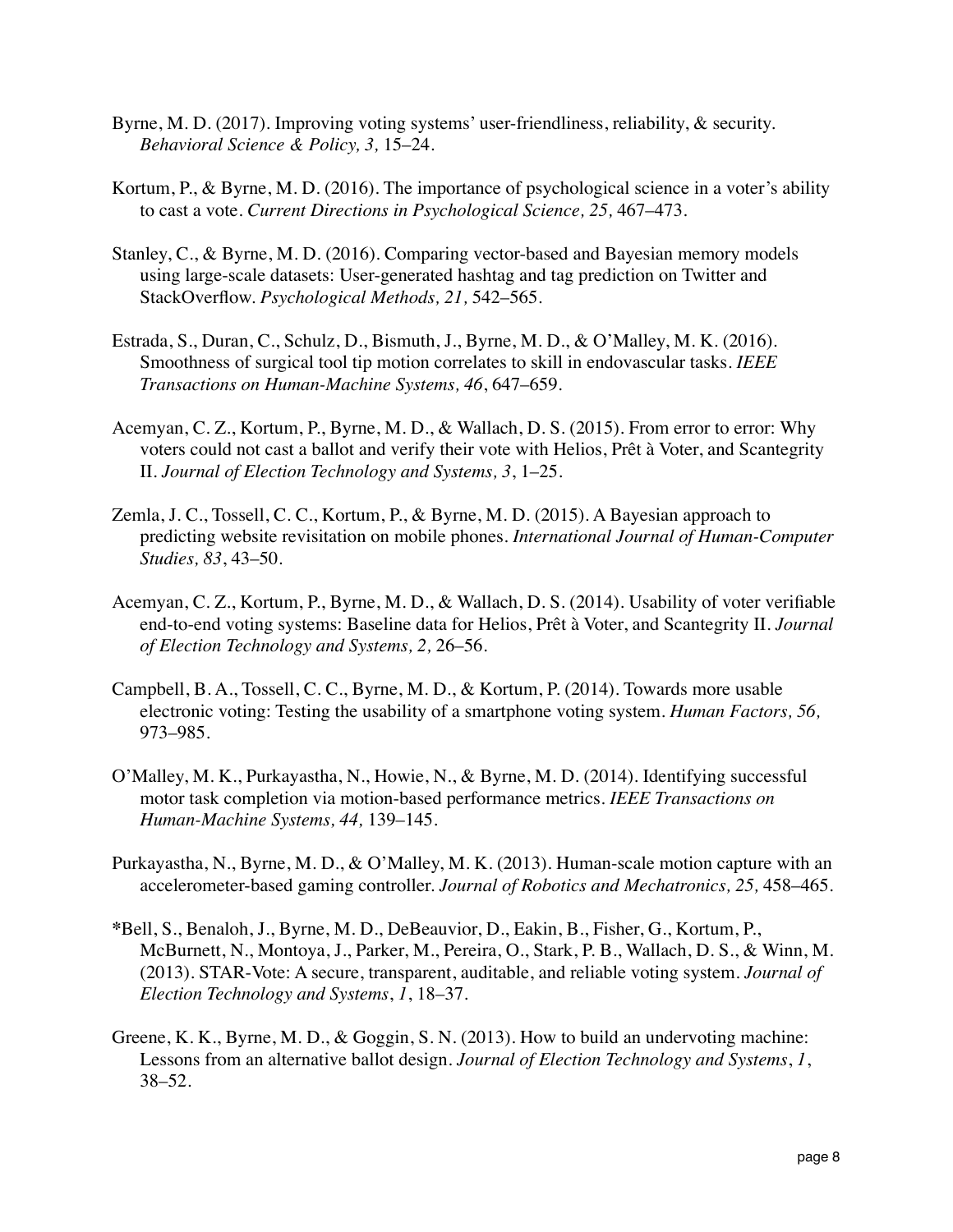- Byrne, M. D. (2012). Unified theories of cognition. *Wiley Interdisciplinary Reviews: Cognitive Science, 4*, 431–438.
- Goggin, S. N., Byrne, M. D., & Gilbert, J. (2012). Post-election auditing: Effects of procedure and ballot type on manual counting accuracy, efficiency, and auditor satisfaction and confidence. *Election Law Journal: Rules, Politics, and Policy, 11*, 36–51.
- Campbell, B. A., & Byrne, M. D. (2009). Straight party voting: What do voters think? *IEEE Transactions on Information Forensics and Security, 4*(4), 718–728.
- Gunzelmann, G., Byrne, M. D., Gluck, K. A., & Moore, L. R. (2009). Using computational cognitive modeling to predict dual-task performance with sleep deprivation. *Human Factors, 51*, 251–260.
- Stein, R. M., Vonnahme, G., Byrne, M., & Wallach, D. (2008). Voting technology, election administration, and voter performance. *Election Law Journal: Rules, Politics, and Policy*, 7, 123–135.
- Chung, P. H., & Byrne, M. D. (2008). Cue effectiveness in mitigating postcompletion errors in a routine procedural task. *International Journal of Human-Computer Studies, 66*, 217–232.
- Tamborello, F. P., & Byrne, M. D. (2007). Adaptive but non-optimal visual search behavior in highlighted displays. *Journal of Cognitive Systems Research*, *8*, 182–191.
- Byrne, M. D., & Davis, E. M. (2006). Task structure and postcompletion error in the execution of a routine procedure. *Human Factors, 48,* 627–638.
- Martin, R. C., & Byrne, M. D. (2006). Why opening a door is as easy as eating an apple: A reply to Thompson-Schill & Botvinick (2006). *Psychonomic Bulletin & Review, 13*, 402–408.
- \*Fleetwood, M. D., & Byrne, M. D. (2006). Modeling the visual search of displays: A revised ACT-R model of icon search based on eye-tracking data. *Human-Computer Interaction, 21*, 153–198.
- \*Anderson, J. R., Taatgen, N. A., & Byrne, M. D. (2005). Learning to achieve perfect time sharing: Architectural implications of Hazeltine, Teague, & Ivry (2002). *Journal of Experimental Psychology: Human Perception and Performance, 31,* 749–761.
- \*Byrne, M. D., & Kirlik, A. (2005). Using computational cognitive modeling to diagnose possible sources of aviation error. *International Journal of Aviation Psychology, 15,* 135– 155.
- \*\*Anderson, J. R., Bothell, D., Byrne, M. D., Douglass, S., Lebiere, C., & Quin, Y. (2004). An integrated theory of the mind. *Psychological Review, 111,* 1036–1060.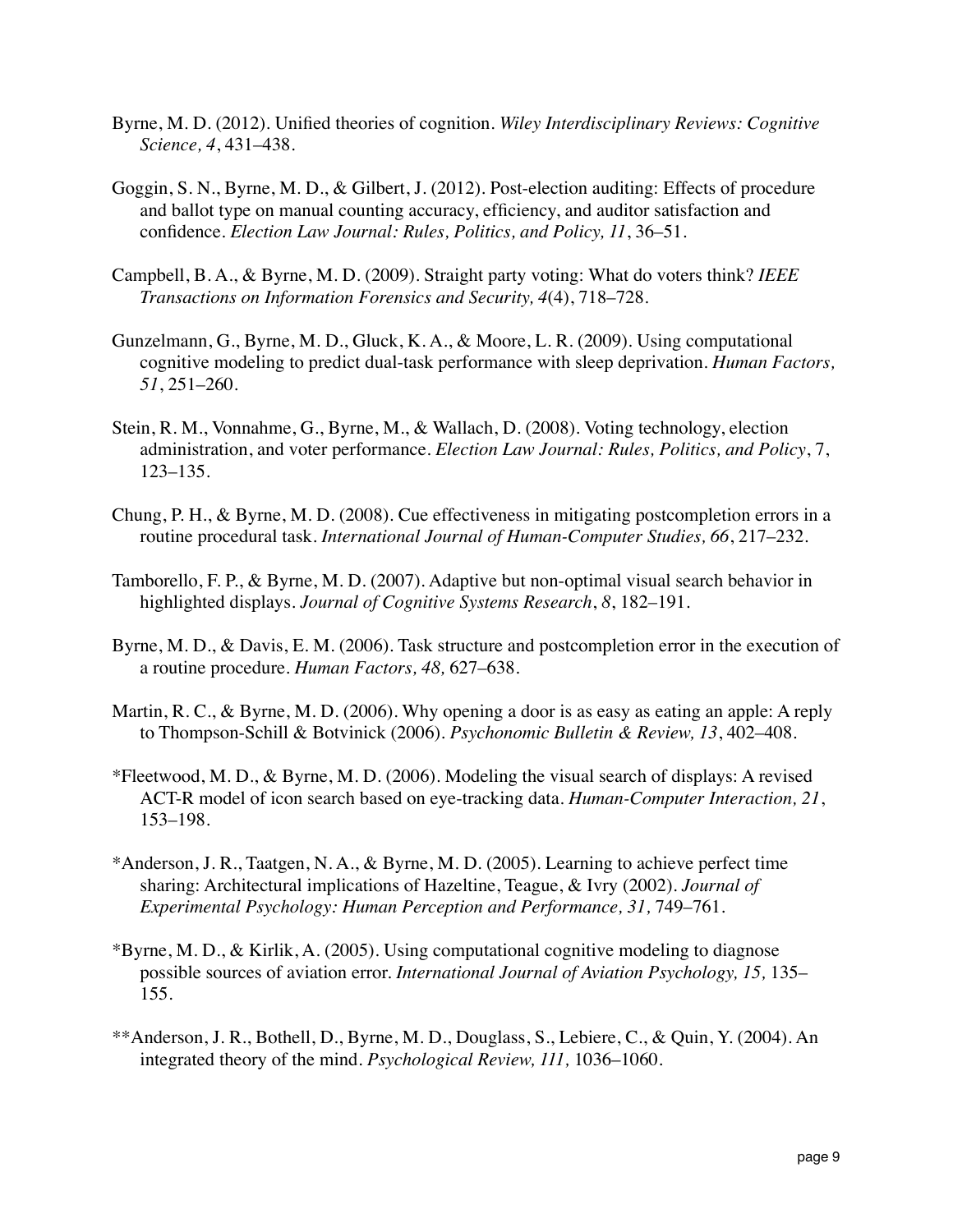- \*Katz, M. A., & Byrne, M. D. (2003). Effects of scent and breadth on use of site-specific search on e-commerce Web sites. *ACM Transactions on Human-Computer Interaction, 10,* 198– 220.
- Byrne, M. D., & Gray, W. D. (2003). Returning human factors to an engineering discipline: Expanding the science base through a new generation of quantitative methods—preface to the special section. *Human Factors, 45,* 1–4.
- Fleetwood, M. D., & Byrne, M. D. (2002). Modeling icon search in ACT-R/PM. *Journal of Cognitive Systems Research, 3,* 25–33.
- \*Byrne, M. D., & Anderson, J. R. (2001). Serial modules in parallel: The psychological refractory period and perfect time-sharing. *Psychological Review, 108,* 847–869.
- \*Byrne, M. D. (2001). ACT-R/PM and menu selection: Applying a cognitive architecture to HCI. *International Journal of Human-Computer Studies, 55,* 41–84.
- \*Byrne, M. D., Catrambone, R., & Stasko, J. T. (1999). Evaluating animations as student aids in learning computer algorithms. *Computers and Education, 33*, 253–278.
- Byrne, M. D. (1998). Taking a computational approach to aging: The SPAN theory of working memory. *Psychology and Aging, 13,* 309–322.
- \*Byrne, M. D., & Bovair, S. (1997). A working memory model of a common procedural error. *Cognitive Science, 21,* 31–61.

## **Refereed Journals Invited Revisions**

Agarwal, P., Byrne, M. D., Jantscher, W. H., Pandey, S., & O'Malley, M. K. (2018). Describing skill acquisition with a non-monotonic dynamical model: An alternative to traditional power law and exponential approaches. Revision invited by *Journal of Experimental Psychology: Human Perception and Performance*.

#### **Book Chapters**

- Kirlik, A., & Byrne, M. D. (2019). Computational models of expertise. In Ward, P., Schraagen, J. M., Gore, J., & Roth, E. (Eds.) *The Oxford handbook of expertise: Research & application*. New York: Oxford University Pres.
- Byrne, M. D. (2015). Human performance modeling. In D. Boehm-Davis, F. Durso, & J. Lee (Eds.), *APA handbook of human-systems integration* (pp. 345–358). Washington, DC: American Psychological Association.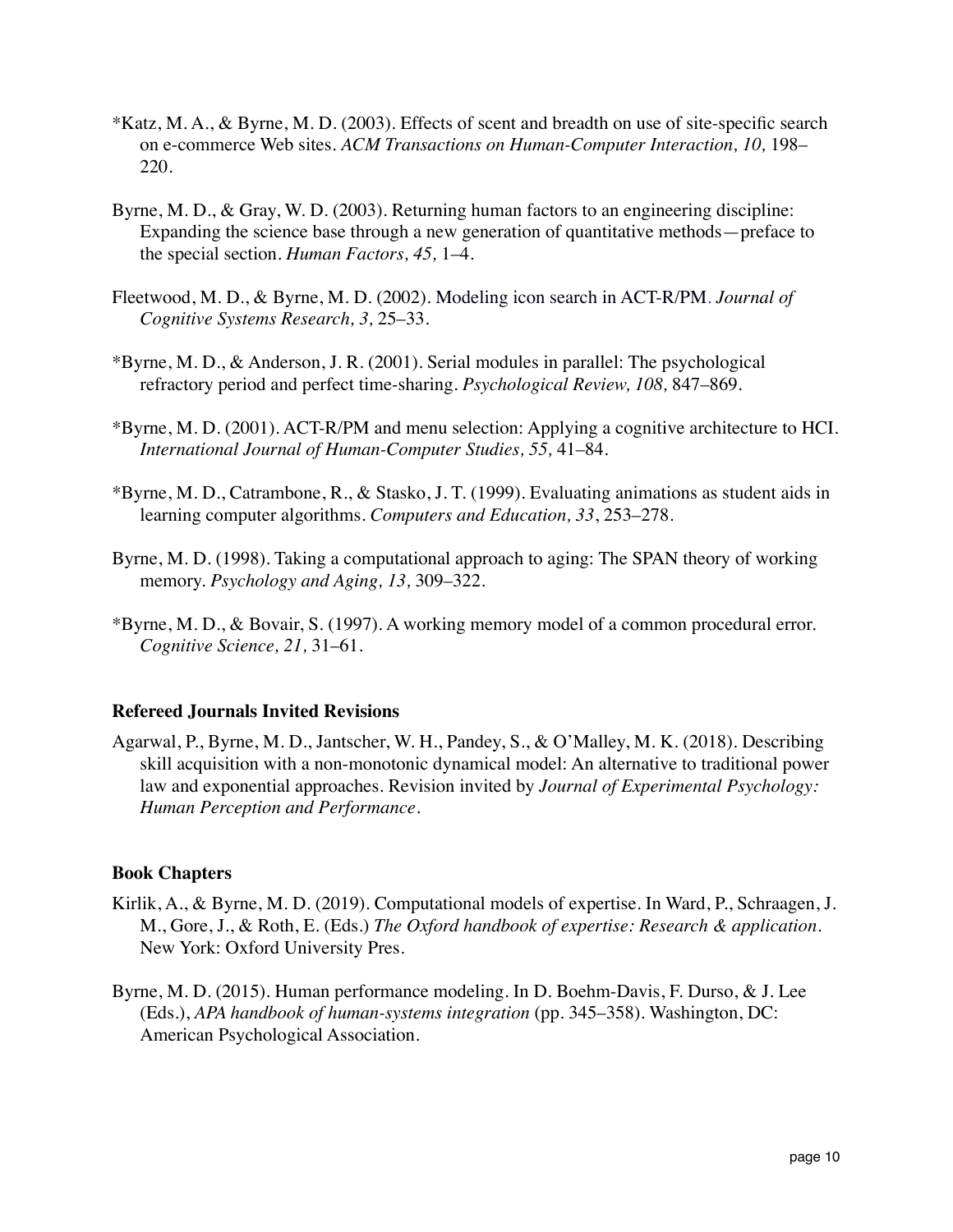- O'Malley, M. K., Celik, O., Huegel, J. C., Byrne, M. D., Bismuth, J., Dunkin, B., Goh, A. & Miles, B. (2014). Robotics as a tool for training and assessment of surgical skill. In M. Garbey, B. L. Bass, S. Berceli, C. Collet, & P. Cerveri (Eds.) *Computational surgery and dual training: Computing, robotics, and imaging* (pp. 365-375). New York: Springer.
- Byrne, M. D. (2013). Computational cognitive modeling of interactive performance. In J. D. Lee & A. Kirlik (Eds.), *The Oxford handbook of cognitive engineering*. New York: Oxford University Press.
- Byrne, M. D., & Pew, R. W. (2009). A history and primer of human performance modeling. In F. Durso (Ed.) *Reviews of human factors and ergonomics, vol 5* (pp. 225–263). Santa Monica, CA: Human Factors and Ergonomics Society.
- Foyle, D. C., Hooey, B. L., Byrne, M. D., Kirlik, A., Lebiere, C., Archer, R., Corker, K. M., Deutsch, S. E., Pew, R. W., Wickens, C. D., & McCarley, J. S. (2008). Human performance modeling: Virtual roundtable discussion. In D. C. Foyle & B. L. Hooey (Eds.) *Human performance modeling in aviation* (pp. 285–320). Boca Raton, FL: CRC Press.
- Byrne, M. D., Kirlik, A., & Fleetwood, M. D. (2008). An ACT-R approach to closing the loop on computational cognitive modeling: Describing the dynamics of interactive decision making and attention allocation. In D. C. Foyle & B. L. Hooey (Eds.) *Human performance modeling in aviation* (pp. 77–104). Boca Raton, FL: CRC Press.
- Leiden, K., Byrne, M. D., Corker, K. M., Deutsch, S. E., Lebiere, C., & Wickens, C. D. (2008). Overview of human performance modeling tools. In D. C. Foyle & B. L. Hooey (Eds.) *Human performance modeling in aviation* (pp. 67–76). Boca Raton, FL: CRC Press.
- \*Byrne, M. D. (2007). Cognitive architectures. In A. Sears & J. Jacko (Eds.), *The humancomputer interaction handbook* (2nd ed.), pp. 93–113. Mahwah, NJ: Erlbaum.
- Byrne, M. D. (2007). Local theories vs. comprehensive architectures: The cognitive science jigsaw puzzle. In W. Gray (Ed.) *Integrated models of cognitive systems* (pp. 431–444). New York: Oxford University Press.
- Byrne, M. D., Kirlik, A., & Fick, C. S. (2006). Kilograms matter: Rational analysis, ecological rationality, and computational cognitive modeling of dynamic system control. In A. Kirlik (Ed.) *Adaptive perspectives on human-technology interaction: Models and methods for cognitive engineering and human-computer interaction (pp 267–284).* New York: Oxford University Press.
- Byrne, M. (2006). The cafeteria deep fryer is not a toy. In A. Brown & C. Logan (Eds.) *D'oh!: The psychology of the Simpsons* (pp. 95–106). Dallas, TX: BenBella Books.
- Byrne, M. (2005). Beware of the leopard. In G. Yeffeth, (Ed.) *The anthology at the end of the universe* (pp. 1-10)*.* Dallas, TX: BenBella Books.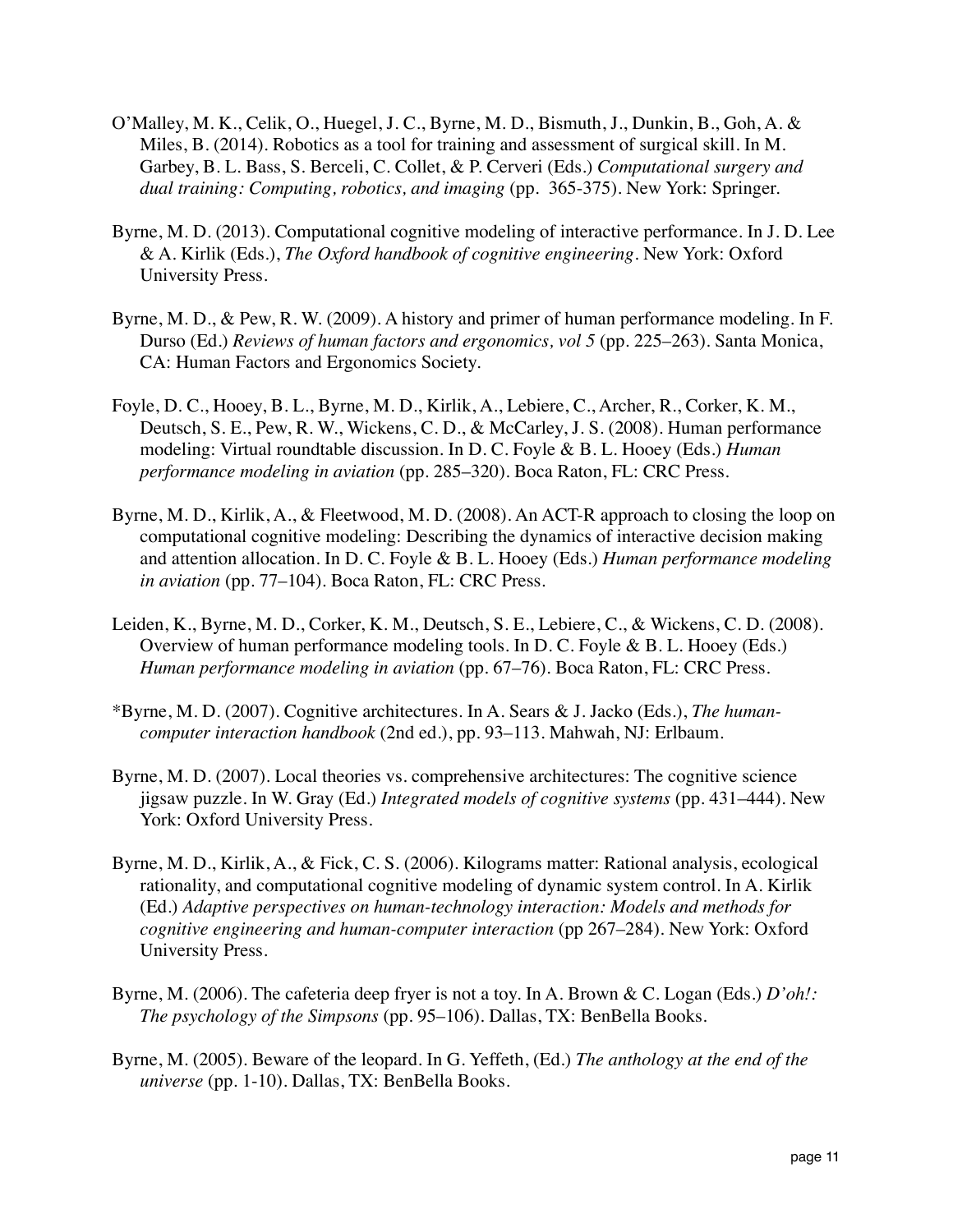- Byrne, M. D. (2003). Cognitive architecture. In J. A. Jacko & A. Sears (Eds.), *The humancomputer interaction handbook: Fundamentals, evolving technologies and emerging applications* (pp. 97–117). Mahwah, NJ: Lawrence Erlbaum.
- \*Byrne, M. D. & Anderson, J. R. (1998). Perception and action. In J. R. Anderson & C. Lebiere (Eds.) *Atomic components of thought* (pp. 167–200)*.* Mahwah, NJ: Lawrence Erlbaum.

#### **Refereed Conference Proceedings**

- Murali, B., Belvroy, V. M., Pandey, S., Byrne, M. D., Bismuth, J., & O'Malley, M. (2021). Toward automated performance assessment using velocity-based motion quality metrics. *Proceedings of the IEEE International Symposium on Medical Robotics*.
- Engels, J., Wang, X., & Byrne, M. D., (2020). Missed One! How ballot layout and visual task strategy can interact to produce voting errors. *Proceedings of the 18th International Conference on Cognitive Modeling.*
- Pandey, S., Taffese, T., Huang, M., & Byrne, M. D. (2019). Human performance in Google's two-factor authentication setup process. In *Proceedings of the Human Factors and Ergonomics Society 63rd Annual Meeting*. Santa Monica, CA: Human Factors and Ergonomics Society.
- Wang, X., Lindstedt, J. K., & Byrne, M. D. (2019). The model that knew too much: The interaction between strategy and memory as a source of voting error. *Proceedings of the 17th International Conference on Cognitive Modeling.*
- Lindstedt, J. K., & Byrne, M. D. (2018). Simple agglomerative visual grouping for ACT-R. In I. Juvina, J. Houpt, & C. Myers (Eds.), *Proceedings of the 16th International Conference on Cognitive Modeling* (pp. 68–73). Madison, WI: University of Wisconsin.
- Jantscher, W. H., Pandey, S., Agarwal, P., Richardson, S. H., Lin, B. R., Byrne, M.D., & O'Malley, M. K. (2018). Toward improved surgical training: Delivering smoothness feedback using haptic cues. In *Proceedings of the IEEE Haptics Symposium*. San Francisco, CA.
- Pandey, S., Byrne, M. D., Jantscher, W. H., O'Malley, M. K., & Agarwal, P. (2017). Toward training surgeons with motion-based feedback: Initial validation of smoothness as a measure of motor learning. In *Proceedings of the Human Factors and Ergonomics Society 61st Annual Meeting* (pp. 1531–1535). Santa Monica, CA: Human Factors and Ergonomics Society.
- Gallagher, M. A., & Byrne, M. D. (2015). Modeling password entry on a mobile device. In *The 13th International Conference on Cognitive Modeling.* Groningen, Netherlands.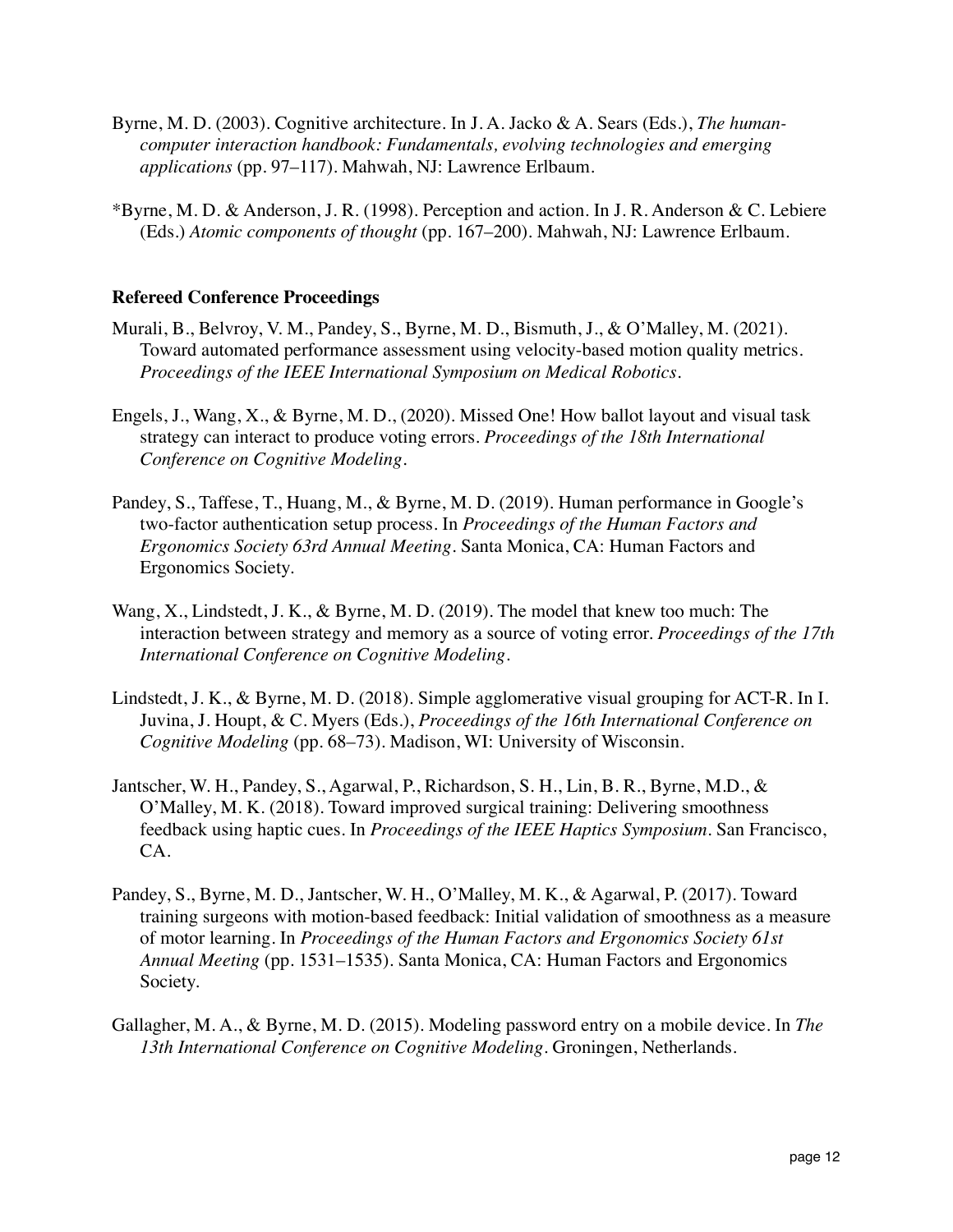- Gallagher, M. A., & Byrne, M. D. (2013). The devil is in the distribution: Refining an ACT-R model of a continuous motor task. In *The 12th International Conference on Cognitive Modeling* (pp. 342–347). Ottawa, Canada.
- Stanley, C., & Byrne, M. D. (2013). Predicting tags for StackOverflow posts. In *The 12th International Conference on Cognitive Modeling* (pp. 414–419). Ottawa, Canada.
- Byrne, M. D. (2013). How many times should a stochastic model be run? An approach based on confidence intervals. In *The 12th International Conference on Cognitive Modeling* (pp. 445– 450). Ottawa, Canada.
- Purkayastha, N., Byrne, M. D., & O'Malley, M. K. (2012). On the correlation between motion data captured from low-cost gaming controllers and high precision encoders. In *34th Annual International Conference of the IEEE Engineering in Medicine and Biology Society*.
- Riddle, K., Kirlik, A., Talleur, D., Carbonari, R., Zhang, Y., Holbrook, J., Byrne, M., Bauer, D., & Beard, B. (2012). A comparison of visualization and command-based decision aiding in a simulated aircraft departure sequencing and timing task. In *Proceedings of the Human Factors and Ergonomics Society 56th Annual Meeting (pp. 233–237). Santa Monica, CA:* Human Factors and Ergonomics Society.
- Campbell, B. A., Tossell, C. C., Byrne, M. D., & Kortum, P. (2011). Voting on a smartphone: Evaluating the usability of an optimized voting system for handheld mobile devices. In *Proceedings of the Human Factors and Ergonomics Society 55th Annual Meeting,* (pp. 1100– 1104)*.* Santa Monica, CA: Human Factors and Ergonomics Society.
- Zemla, J. C., Ustun, V., Byrne, M. D., Kirlik, A., Riddle, K., & Alexander, A. L. (2011). An ACT-R model of commercial jetliner taxiing. In *Proceedings of the Human Factors and Ergonomics Society 55th Annual Meeting,* (pp. 831–835). Santa Monica, CA: Human Factors and Ergonomics Society.
- Piner, G. E., & Byrne, M. D. (2011). The experience of accessible voting: Results of a survey among legally blind users. In *Proceedings of the Human Factors and Ergonomics Society 55th Annual Meeting,* (pp. 1686–1690)*.* Santa Monica, CA: Human Factors and Ergonomics Society.
- Piner, G. E., & Byrne, M. D. (2011). Accessible polling places for the visually impaired: A compilation of survey results. In *Proceedings of the 2011 USENIX/ACCURATE Electronic Voting Technology Workshop/Workshop on Trustworthy Elections (EVT/WOTE)*.
- Howie, N., Purkayastha, S. N., Byrne, M. D., & O'Malley, M. K. (2011). Motor skill acquisition in a virtual gaming environment. In *Proceedings of the Human Factors and Ergonomics Society 55th Annual Meeting,* (pp. 2148–2152). Santa Monica, CA: Human Factors and Ergonomics Society.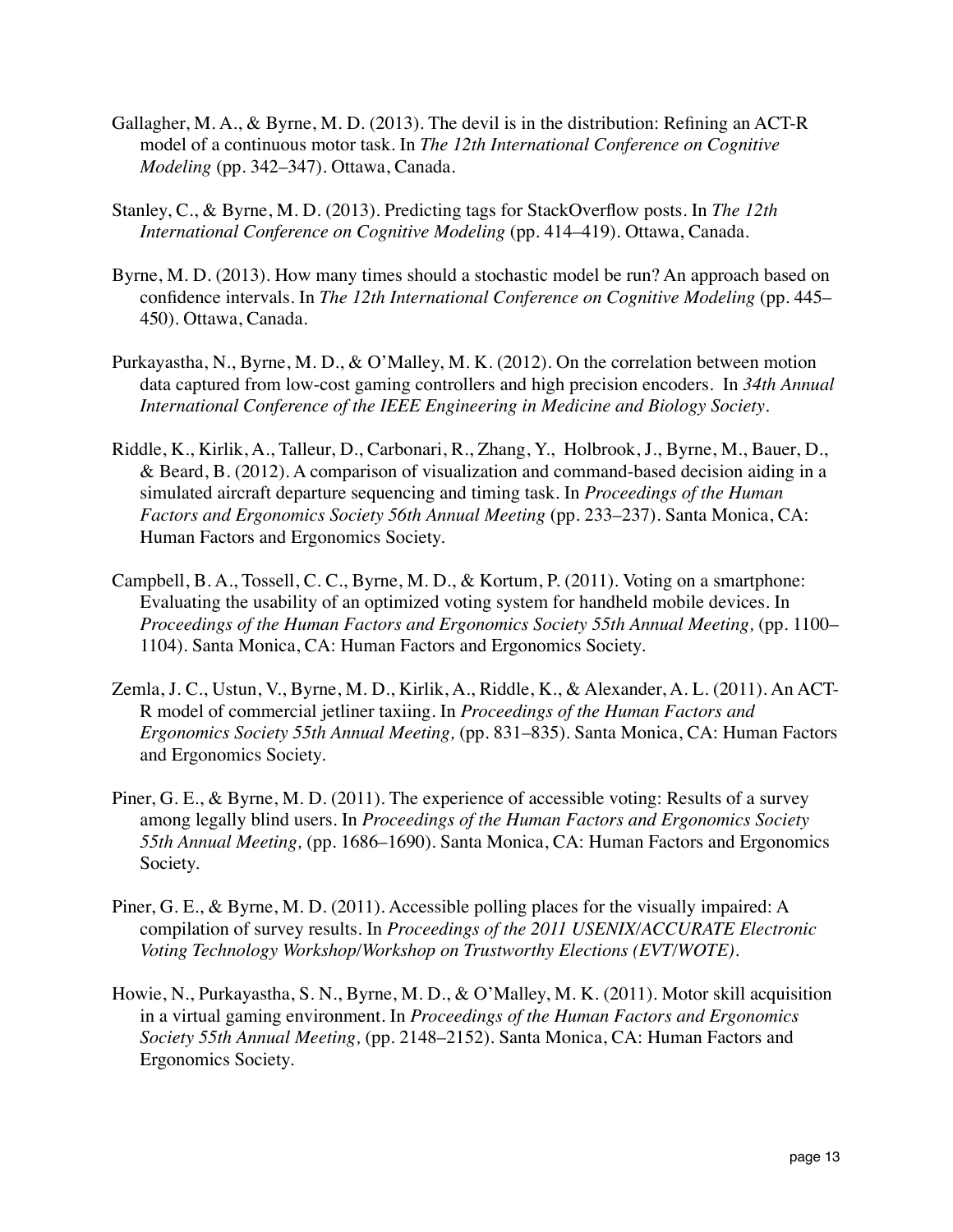- Byrne, M. D., Zemla, J. C., Kirlik, A., Riddle, K., & Alexander, A. L. (2011). A human performance model of jetliner taxiing. In *Proceedings of the 16th International Symposium on Aviation Psychology* (pp. 209–214). May. Dayton, OH.
- Byrne, M. D., O'Malley, M. K., Gallagher, M. A., Purkayastha, S. H., Howie, N., & Huegel, J. C. (2010). A Preliminary ACT-R model of a continuous motor task. In *Proceedings of the Human Factors and Ergonomics Society 54th Annual Meeting (pp. 1037–1041). Santa* Monica, CA: Human Factors and Ergonomics Society.
- Piner, G. E., & Byrne, M. D. (2010). Baseline usability data for a non-electronic approach to accessible voting. In *Proceedings of the 2010 USENIX/ACCURATE Electronic Voting Technology Workshop/Workshop on Trustworthy Elections (EVT/WOTE)*.
- Purkayastha, S. N., Eckenstein, N., Byrne, M. D., O'Malley, M. (2010) Analysis and comparison of low cost gaming controllers for motion analysis. *Proceedings of the IEEE/ASME International Conference on Advanced Intelligent Mechatronics*, Montreal, CA, July 6-9.
- Campbell, B. A., & Byrne, M. D., (2009). Now do voters notice review screen anomalies? A look at voting system usability. In *Proceedings of the 2009 USENIX/ACCURATE Electronic Voting Technology Workshop/Workshop on Trustworthy Elections (EVT/WOTE)*.
- Stanley, C. T., Byrne, M. D., & Ramos, K. R. (2008). Effects of frequency sorting: Toward finding optimal organizations of hierarchical file structures. In *Proceedings of the Human Factors and Ergonomics Society 52nd Annual Meeting* (pp. 945–950)*.* Santa Monica, CA: Human Factors and Ergonomics Society.
- Campbell, B. A., O'Brien, K. R., Byrne, M. D., & Bachman, B. J. (2008). Fitts' Law predictions with an alternative pointing device (Wiimote). In *Proceedings of the Human Factors and Ergonomics Society 52nd Annual Meeting* (pp. 1321–1325)*.* Santa Monica, CA: Human Factors and Ergonomics Society.
- Byrne, M. D. (2008). Preventing postcompletion errors: How much cue is enough? In *Proceedings of the Thirtieth Annual Conference of the Cognitive Science Society* (pp. 351– 356). Austin, TX: Cognitive Science Society.
- Goggin, S. N., Byrne, M. D., Gilbert, J. E., Rogers, G., & McClendon, J. (2008). Comparing the auditability of optical scan, voter verified paper audit trail (VVPAT) and video (VVVAT) ballot systems. In *Proceedings of the 2008 USENIX/ACCURATE Electronic Voting Technology Workshop.*
- 892). New York: ACM. Everett, S. P., Greene, K. K., Byrne, M. D., Wallach, D. S., Derr, K., Sandler, D., & Torous, T. (2008). Electronic voting machines versus traditional methods: Improved preference, similar performance. In *Human Factors in Computing Systems: Proceedings of CHI 2008* (pp. 883–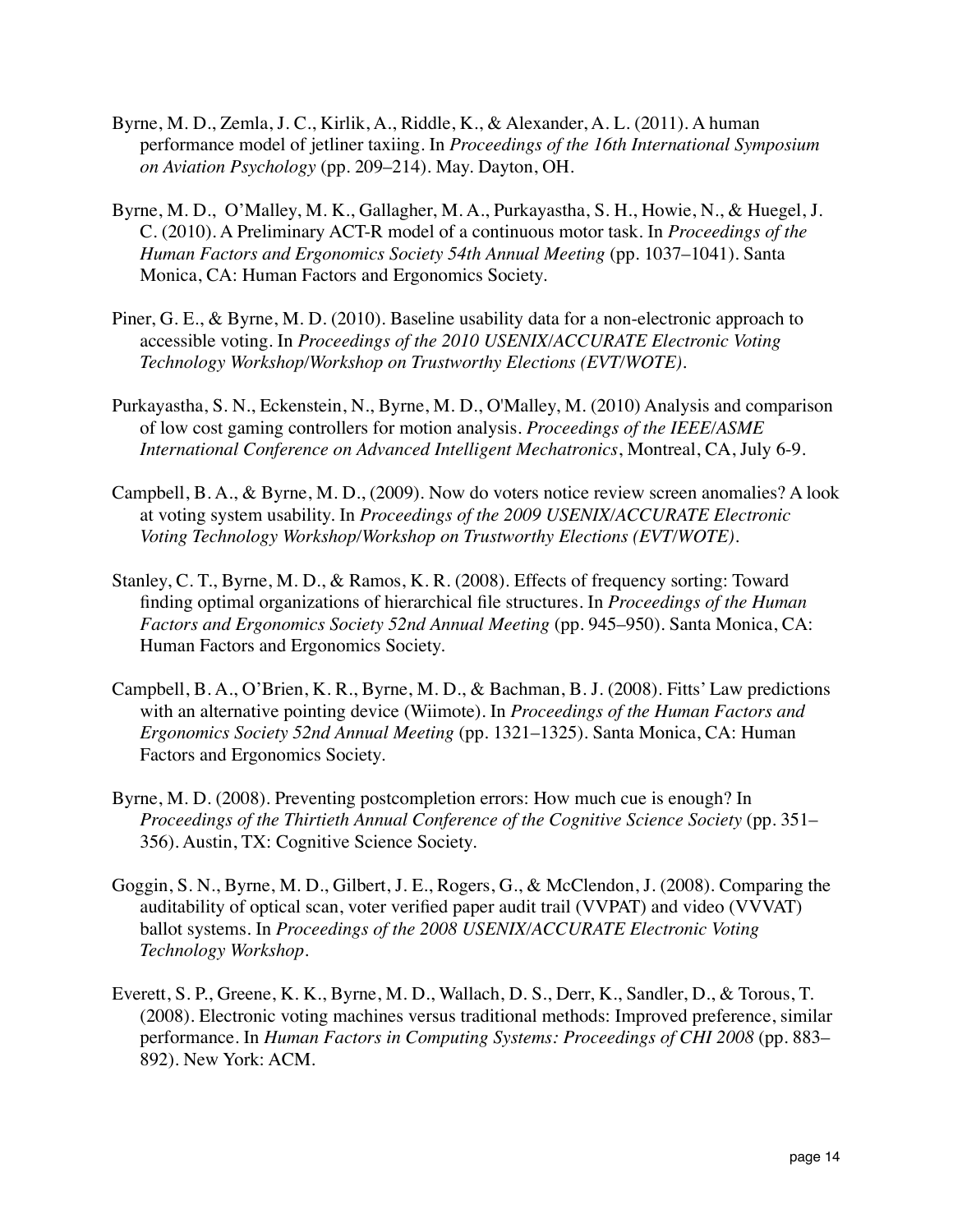- Tsai, J., & Byrne, M. D. (2007). Evaluating systematic error predictions in a routine procedural task. In *Proceedings of the Human Factors and Ergonomics Society 51st Annual Meeting*  (pp. 817–821)*.* Santa Monica, CA: Human Factors and Ergonomics Society.
- Goggin, S., & Byrne, M. D. (2007). An examination of the auditability of voter verified paper audit trail (VVPAT) ballots. In *Proceedings of the 2007 USENIX/ACCURATE Electronic Voting Technology Workshop.*
- Tamborello, F. P., & Byrne, M. D. (2007). Fast learning in a simple probabilistic visual environment: A comparison of ACT-R's old PG-C and new reinforcement learning algorithms. In *Proceedings of the Eighth International Conference on Cognitive Modeling*.
- *Proceedings of CHI 2007* (pp. 171–180). New York: ACM. \*Byrne, M. D., Greene, K. K., & Everett, S. P. (2007). Usability of voting systems: Baseline data for paper, punch cards, and lever machines. *Human Factors in Computing Systems:*
- Greene, K. K., Byrne, M. D., & Everett, S. P. (2006). A comparison of usability between voting methods. *Proceedings of the 2006 USENIX/ACCURATE Electronic Voting Technology Workshop*.
- Everett, S. P., Byrne, M. D., & Greene, K. K. (2006). Measuring the usability of paper ballots: Efficiency, effectiveness, and satisfaction. *Proceedings of the Human Factors and Ergonomics Society 50th Annual Meeting* (pp. 2547–2551). Santa Monica, CA: Human Factors and Ergonomics Society.
- Tamborello, F. P., & Byrne, M. D. (2006). Adaptive but non-optimal visual search behavior in highlighted displays. In D. Fum, F. Del Missier, & A. Stocco (Eds.), *Proceedings of the Seventh International Conference on Cognitive Modeling* (pp. 316–321). Trieste, Italy: Edizioni Goliardiche.
- Foyle, D. C., Hooey, B. L., Byrne, M. D., Corker, K. M., Deutsch, S., Lebiere, C., Leiden, K., & Wickens, C. (2005). Human performance models of pilot behavior. *Proceedings of the Human Factors and Ergonomics Society 49th Annual Meeting* (pp. 1109–1113). Santa Monica, CA: Human Factors and Ergonomics Society.
- Byrne, M. D. (2005). Cognitive architectures in HCI: Present work and future directions. In *Proceedings of Human-Computer International 2005*. Mahwah, NJ: Erlbaum.
- Fotta, M. E., Byrne, M. D., & Luther, M. S. (2005). Developing a human error modeling architecture (HEMA). In *Proceedings of Human-Computer International 2005*. Mahwah, NJ: Erlbaum.
- 1821–1824). New York: ACM. Tamborello, F. P., & Byrne, M. D. (2005). Information search: The intersection of visual and semantic space. *CHI 2005 Extended Abstracts on Human Factors in Computing Systems* (pp.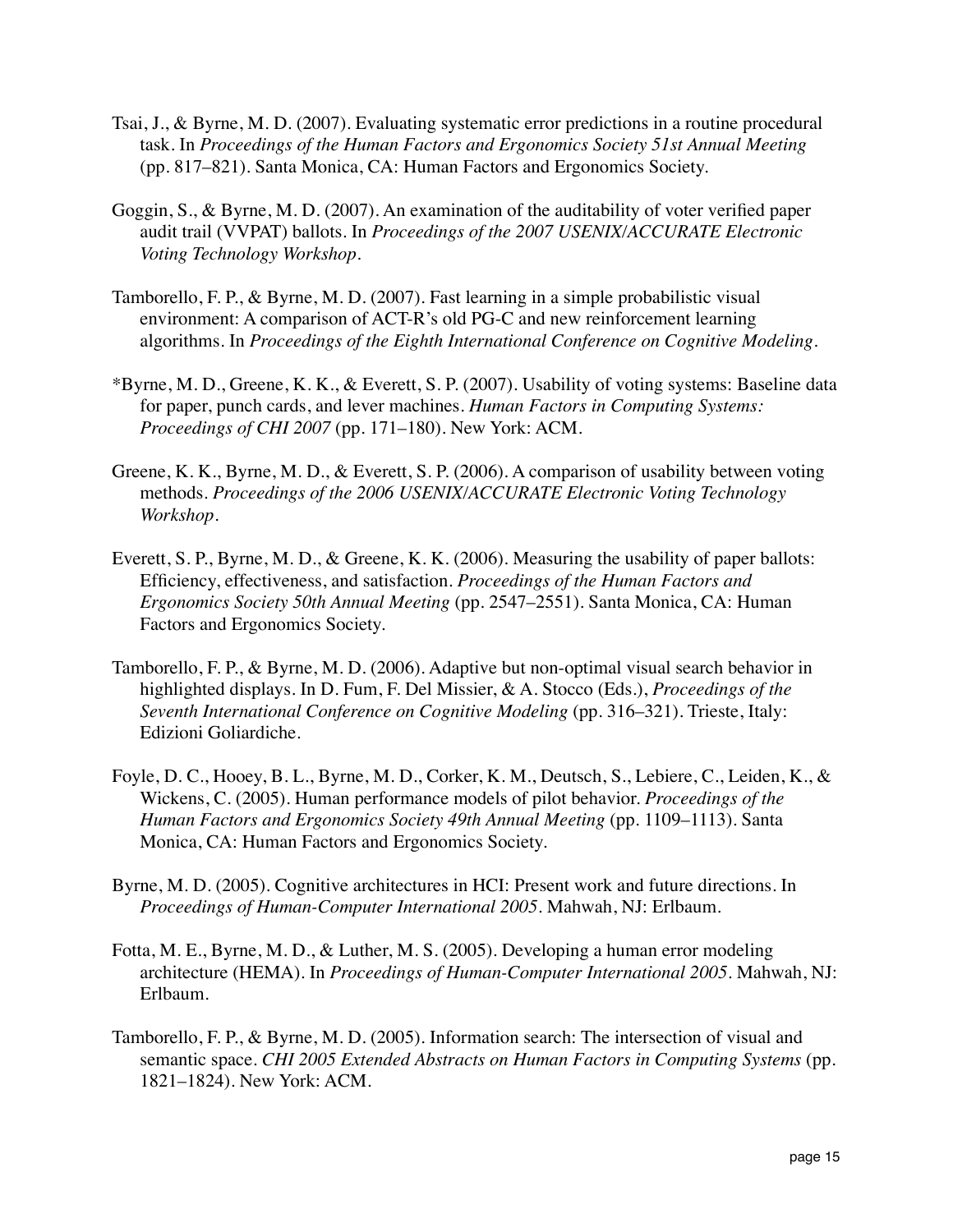- Byrne, M. D., Kirlik, A., Fleetwood, M. D., Huss, D. G., Kosorukoff, A., Lin, R., & Fick, C. S. (2004). A closed-loop, ACT-R approach to modeling approach and landing with and without synthetic vision system (SVS) technology. *Proceedings of the Human Factors and Ergonomics Society 48th Annual Meeting* (pp. 2111–2115). Santa Monica, CA: Human Factors and Ergonomics Society.
- Chung, P. H., & Byrne, M. D. (2004). Visual cues to reduce errors in a routine procedural task. *Proceedings of the Twenty-Sixth Annual Conference of the Cognitive Science Society*. Austin, TX: Cognitive Science Society.
- Byrne, M. D., Maurier, D., Fick, C. S., & Chung, P. H. (2004). Routine procedural isomorphs and cognitive control structures. In C. D. Schunn, M. C. Lovett, C. Lebiere & P. Munro (Eds.), *Proceedings of the Sixth International Conference on Cognitive Modeling* (pp. 52-57). Mahwah, NJ: Erlbaum.
- 695-702). New York: ACM. Everett, S. P., & Byrne, M. D. (2004). Unintended effects: Varying icon spacing changes users' visual search strategy. *Human Factors in Computing Systems: Proceedings of CHI 2004* (pp.
- Byrne, M. D. (2003). A mechanism-based framework for predicting routine procedural errors. In R. Alterman & D. Kirsh (Eds.) *Proceedings of the Twenty-Fifth Annual Conference of the Cognitive Science Society*. Austin, TX: Cognitive Science Society.
- Huss, D. G., & Byrne, M. D. (2003). An ACT-R/PM model of the articulatory loop. In F. Detje, D. Dörner, & H. Schaub (Eds.) *Proceedings of the Fifth International Conference on Cognitive Modeling* (pp. 135–140). Bamberg, Germany: Universitas-Verlag Bamberg.
- Fick, C. S., & Byrne, M. D. (2003) Capture of visual attention by abrupt onsets: A model of contingent orienting. In F. Detje, D. Dörner, & H. Schaub (Eds.) *Proceedings of the Fifth International Conference on Cognitive Modeling* (pp. 81–86). Bamberg, Germany: Universitas-Verlag Bamberg.
- Fleetwood, M. D. & Byrne, M. D. (2003). Modeling the visual search of displays: A revised ACT-R/PM model of icon search based on eye-tracking and experimental data. In F. Detje, D. Dörner, & H. Schaub (Eds.) *Proceedings of the Fifth International Conference on Cognitive Modeling* (pp. 87–92). Bamberg, Germany: Universitas-Verlag Bamberg.
- Byrne, M. D. (2002). Reading vertical text: Rotated vs. marquee. *Proceedings of the Human Factors and Ergonomics Society 46th Annual Meeting (pp. 1633–1635). Santa Monica, CA:* Human Factors and Ergonomics Society.
- Fleetwood, M. D., Byrne, M. D., Centgraf, P., Dudziak, K., Lin, B., & Mogilev, D. (2002). An analysis of text-entry in Palm OS—Graffiti and the Virtual Keyboard. *Proceedings of the Human Factors and Ergonomics Society 46th Annual Meeting* (pp. 617–621). Santa Monica, CA: Human Factors and Ergonomics Society.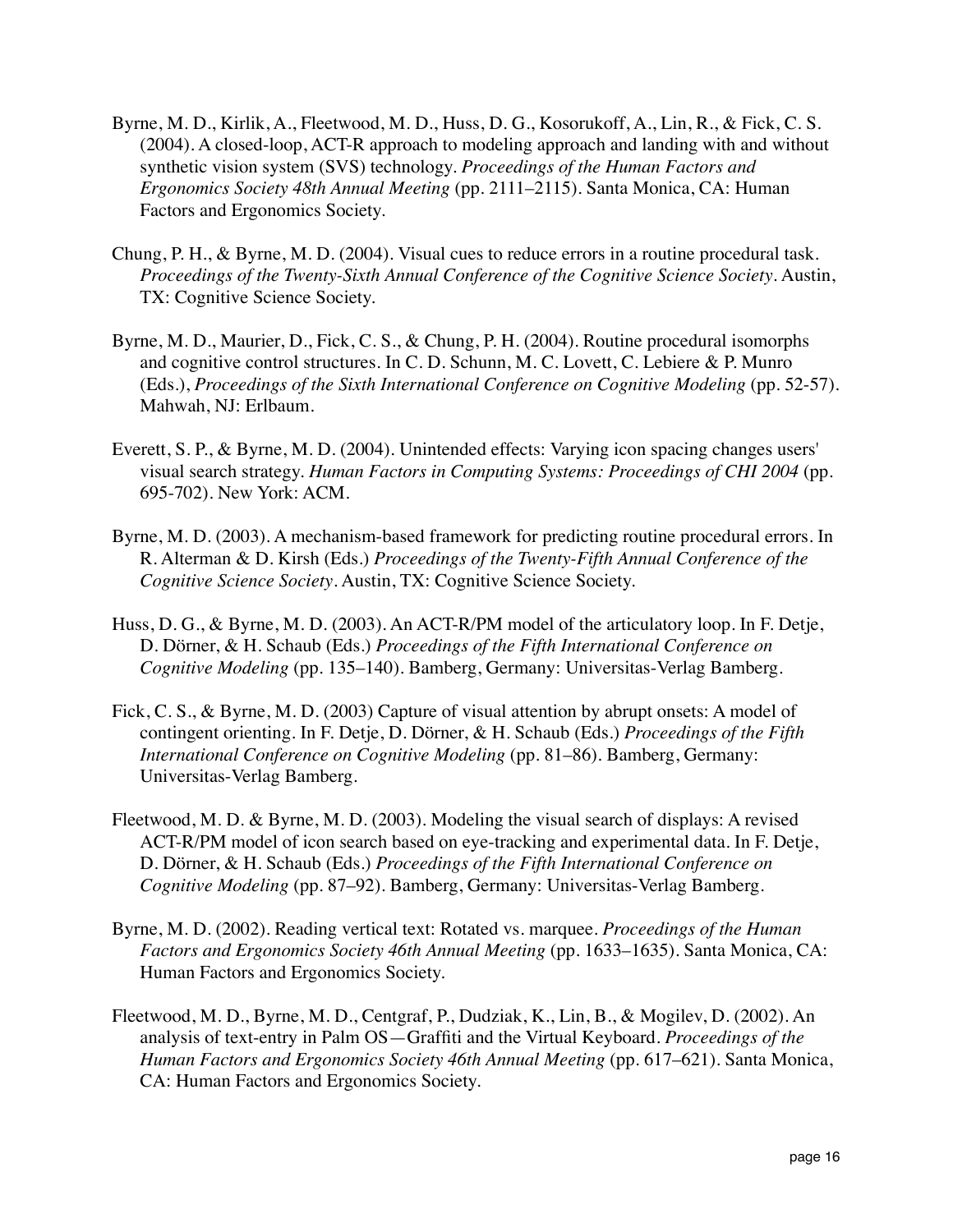- Fleetwood, M. D., & Byrne, M. D. (2001). Modeling icon search in ACT-R/PM. In E. M. Altmann, A. Cleermans, C. D. Schunn, & W. D. Gray (Eds.), *Proceedings of the Fourth International Conference on Cognitive Modeling*(pp. 17–22). Mahwah, NJ: Erlbaum.
- Byrne, M. D. (2000). The ACT-R/PM project. *AAAI Fall 200 Symposium: Simulating Human Agents.* November 2000, Cape Cod, MA.
- Byrne, M. D. (2000). Are retrievals from long-term memory interruptible? In L. R. Gleitman & A. K. Joshi (Eds.), *Proceedings of the Twenty-Second Annual Conference of the Cognitive Science Society* (pp. 71-76). Mahwah, NJ: Lawrence Erlbaum.
- Baumeister, L. K., John, B. E., & Byrne, M. D. (2000). A comparison of tools for building GOMS models. *Human Factors in Computing Systems: Proceedings of CHI 2000* (pp. 502-509). Reading, MA: Addison Wesley.
- Hudson, S. E., John, B. E., Knudsen, K., & Byrne, M. D. (1999). A tool for creating predictive performance models from user interface demonstrations. *Proceedings of the ACM Symposium on User Interface Software and Technology,* 99–103.
- \*Byrne, M. D., Anderson, J. R., Douglass, S., & Matessa, M. (1999). Eye tracking the visual search of click-down menus. *Human Factors in Computing Systems: Proceedings of CHI 99* (pp. 402-409). Reading, MA: Addison Wesley.
- \*Byrne, M. D., John, B. E., Wehrle, N. S., & Crow, D. C. (1999). The tangled web we wove: A taskonomy of WWW use. *Human Factors in Computing Systems: Proceedings of CHI 99* (pp. 544–551). Reading, MA: Addison Wesley.
- Griffith, T. W., & Byrne, M. D. (1996). Qualia: The hard problem. In G. W. Cotrell, (Ed.) *Proceedings of the Eighteenth Annual Conference of the Cognitive Science Society*, 76–79. Mahwah, NJ: Lawrence Erlbaum.
- Byrne, M., Guzdial, M., Ram, P., Catrambone, R., Ram, A., Stasko, J., Shippey, G., & Albrecht, F. (1996). The role of student tasks in accessing cognitive media types. In D. C. Edelson & E. A. Domeshek (Eds.), *International Conference on the Learning Sciences* (pp. 114-119). Northwestern University: Evanston, IL: Association for the Advancement of Computing in Education (AACE).
- Shippey, G., Guzdial, M., Ram, A., Catrambone, R., Albrecht, F., Byrne, M., Roberts, J., & Stasko, J. (1996). Exploring interface options in multimedia educational environments. In D. C. Edelson & E. Domeshek (Eds.), *International Conference of the Learning Sciences* (pp. 496-501). Evanston, IL: AACE.
- Byrne, M. D. (1995). The convergence of explanatory coherence and the story model: A case study in juror decision. In J. D. Moore & J. F. Lehman (Eds.) *Proceedings of Seventeenth Annual Conference of the Cognitive Science Society* (pp. 539–543). Mahwah, NJ: Lawrence Erlbaum.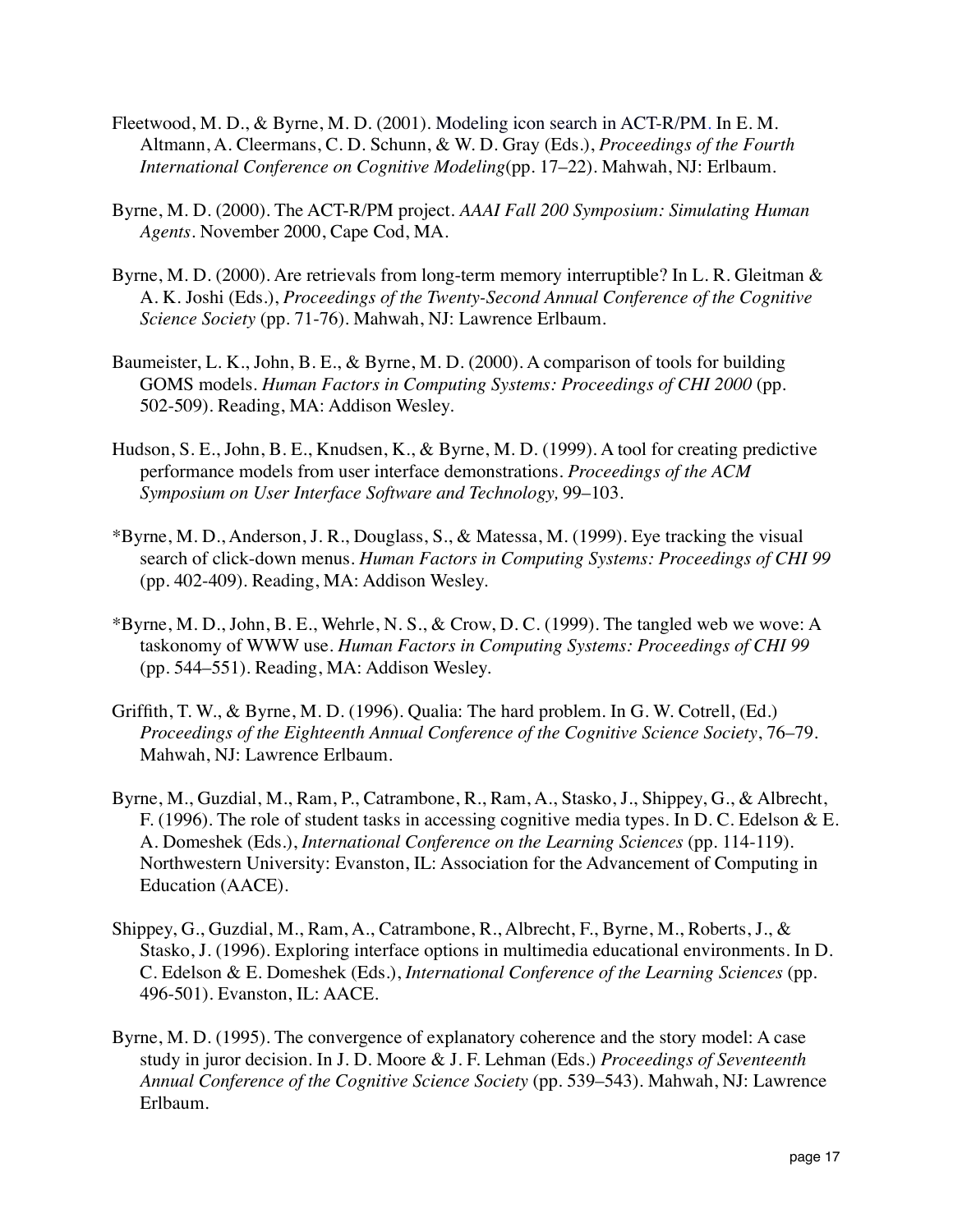- Byrne, M. D. (1994). Integrating, not debating, situated action and computational models: Taking the environment seriously. In A. Ram & K. Eiselt (Eds.) *Proceedings of the Sixteenth Annual Conference of the Cognitive Science Society* (pp. 118–123). Hillsdale, NJ: Lawrence Erlbaum.
- \*Byrne, M. D., Wood, S. D., Sukaviriya, N., Foley, J. D., & Kieras, D. E. (1994). Automating interface evaluation. *Human Factors in Computing Systems: Proceedings of CHI'94* (pp. 232–237). Reading, MA: Addison-Wesley.
- Byrne, M. D. (1993). A better tool for the Cognitive Scientist's toolbox: Randomization statistics. *Proceedings of the Fifteenth Annual Conference of the Cognitive Science Society* (pp. 289– 2930. Hillsdale, NJ: Lawrence Erlbaum.
- \*Byrne, M. D. (1993). Using icons to find documents: Simplicity is critical. *Human Factors in Computing Systems: Proceedings of INTERCHI'93* (pp. 446–453). Reading, MA: Addison-Wesley.

## **Magazine/Media Articles**

- election Byrne, M. D., & Kortum, P. (2020). Candidates: Here's how to legally steal an election. Op-ed. [https://thehill.com/opinion/campaign/523826-candidates-heres-how-to-legally-steal-an-](https://thehill.com/opinion/campaign/523826-candidates-heres-how-to-legally-steal-an-election)
- Kortum, P., & Byrne, M. D. (2020). Making votes count: Why it's psychology (and ballot design) as much as security. *APS Observer*.
- Byrne, M. (2017). Designing Better Ballots. [https://theconversation.com/designing-better](https://theconversation.com/designing-better-ballots-82414)[ballots-82414](https://theconversation.com/designing-better-ballots-82414)
- Neumann, P. G., & Byrne, M. D. (2005). Disability-related risks. *Communications of the ACM, 48*(8), 144.

#### **Invited Talks**

- Byrne, M. D. (2015). The butterfly legacy: How badly-designed voting systems threaten election integrity. Invited colloquium, University College London. March 2015.
- Byrne, M. D. (2014). The butterfly legacy: How badly-designed voting systems threaten election integrity. Invited webinar, Human Factors and Ergonomics Society. December 2014.
- Byrne, M. D. (2014). Models of human decision making and some potential applications in medicine. Invited colloquium, University of Texas Medical Branch, Galveston, TX, May 2014.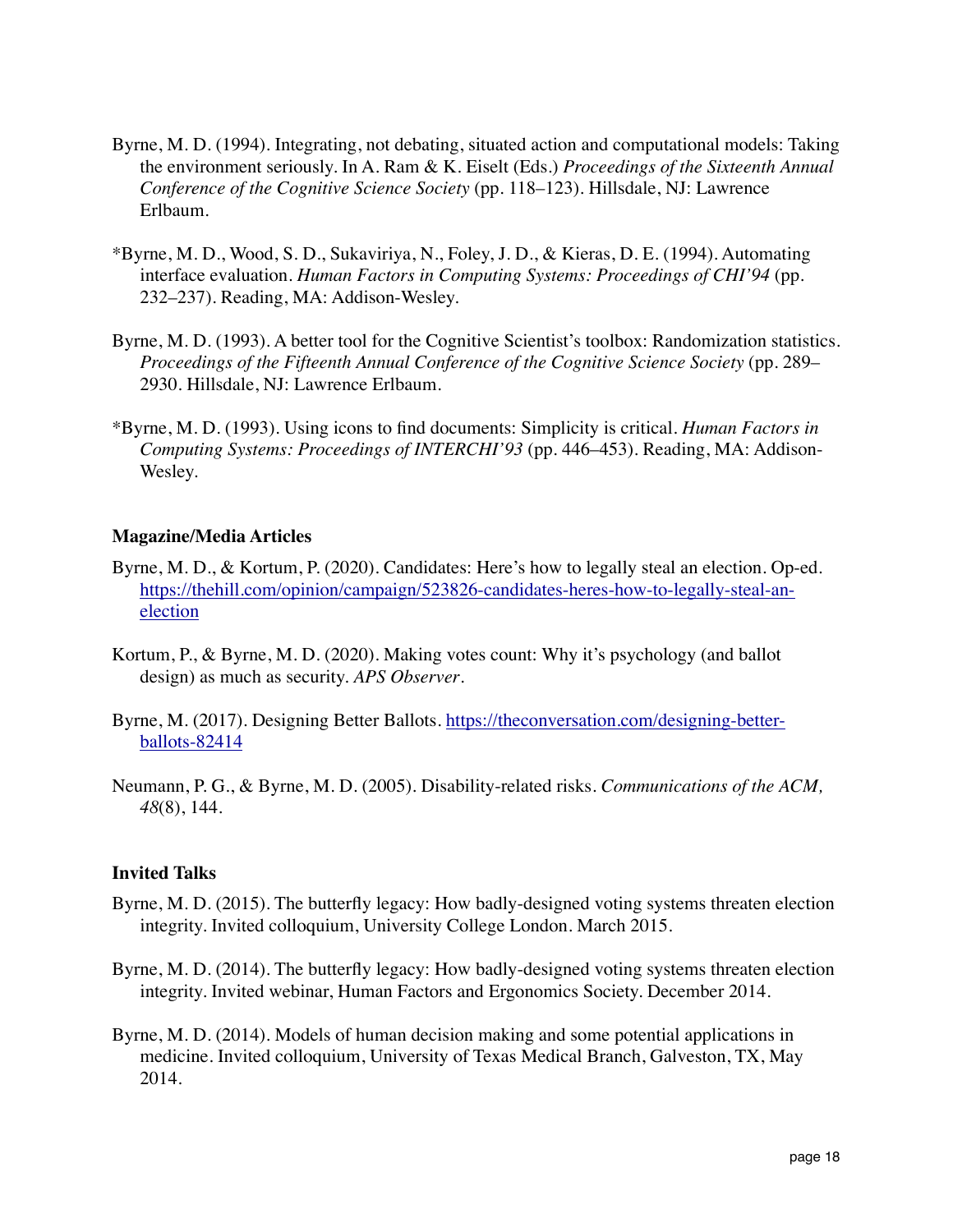- Byrne, M. D. (2013). Why Johnny can't vote: How usability compromises election integrity. Invited address, Houston Property Rights Association, Houston, TX, August 2013.
- Byrne, M. D. (2013). Why Johnny can't vote: How usability compromises election integrity. Invited colloquium, University of Mary Washington, March 2013.
- Byrne, M. D. (2012). Why Johnny can't vote: How usability compromises election integrity. Invited colloquium, University of Hawaii, December 2012.
- Byrne, M. D. (2012). Now do voters notice review screen anomalies? Invited panelist, National Science Foundation First Secure and Trustworthy Computing PI Meeting, National Harbor, MD, November 2012.
- Byrne, M. D. (2012). Why Johnny can't vote: How usability compromises election integrity. Invited colloquium, University of Illinois Urbana-Champaign, February 2012.
- Byrne, M. D. (2011). An ACT-R model of commercial jetliner taxiing. Invited lecture, NASA Ames Research Center, Moffet Field, CA, August 2011.
- Byrne, M. D. (2011). Why Johnny can't vote: How usability compromises election integrity. Invited keynote lecture, Houston chapter of Human Factors and Ergonomics Society, Houston, TX, February 2011.
- Byrne, M. D., & Kortum, P. T. (2009). He should have taken the BLUE pill: A human factors perspective on medical error. Invited keynote lecture, Center for Professional Excellence, the Methodist Hospital, Houston, TX, August, 2009.
- Byrne, M. D., & Stanley, C. T (2009). An information theoretic approach to visual salience in ACT-R. Invited colloquium, Naval Research Laboratory, Washington, DC, March 2009.
- Byrne, M. D., & Stanley, C. T (2009). An information theoretic approach to visual salience in ACT-R. Invited colloquium, Department of Cognitive Science, Rensselaer Polytechnic Institute, Troy, NY, March 2009.
- Byrne, M. D. (2008). Human error and cognitive architecture. Invited presentation, Workshop on Developing and Understanding Computational Models of Macrocognition. Havre De Grace, MD, June 2008.
- Byrne, M. D. (2008). Set phasers on stun: What errors and slowdowns tell us about human representation of routine procedures. Invited colloquium, Interaction Centre, University College London, London, England, February 2008.
- Byrne, M. D. (2007). Usability of voting systems: Problems old and new. Invited colloquium, Graphics, Visualization, and Usability Center, College of Computing, Georgia Institute of Technology, Atlanta, GA, October 2007.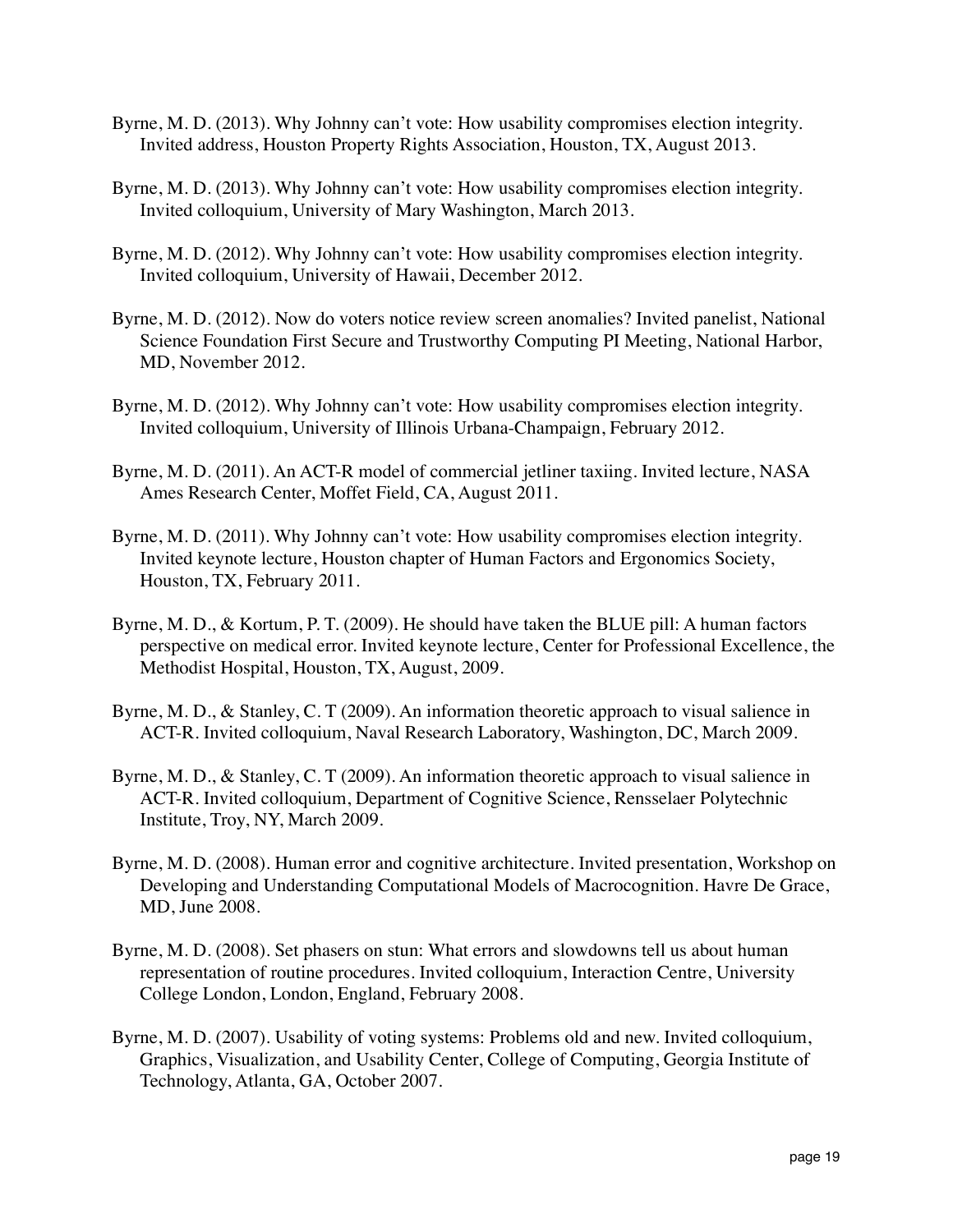- Byrne, M. D. (2007). Set phasers on stun: What errors and slowdowns tell us about human representation of routine procedures. Invited colloquium, School of Psychology, Georgia Institute of Technology, Atlanta, GA, October 2007.
- Byrne, M. D. (2005). Local theories vs. comprehensive architectures: The cognitive science jigsaw puzzle. Invited talk, AFOSR workshop on Integrated Models of Cognitive Systems. Saratoga Springs, NY, March, 2005.
- Byrne, M. D. (2003). A human factors perspective on medical error. Invited keynote lecture, Center for Professional Excellence, the Methodist Hospital, Houston, TX, August, 2003.
- Byrne, M. D. (2003). Computational modeling of attention allocation. Invited colloquium, Institute of Aviation, University of Illinois at Urbana-Champaign, Urbana, IL, May, 2003.
- Wood, S. D., & Byrne, M. D. (2002). A Cognitive Approach to Designing Human Error Tolerant Interfaces. Tutorial presented at the 24th Annual Meeting of the Cognitive Science Society, Fairfax, VA, August, 2002.
- Byrne, M. D., & Kirlik, A. (2001). Modeling Errors in Taxiing of Commercial Aircraft. Invited colloquium, department of Industrial and Operations Engineering, University of Michigan, Ann Arbor, MI. October, 2001.

## **Conference Poster Presentations**

- Byrne, M. D., Chung, P. H., Fick, C., & Maurier, D. (2004). Mitigating errors in the execution of routine procedures. Poster presented at the 2004 meeting of the Human Factors and Ergonomics Society Houston Chapter, Houston, TX, April 2004.
- Byrne, M. D. (2001). The Interruptibility of Simple Retrievals from Long-Term Memory. Poster presented at the Annual Conference of the Psychonomic Society, Orlando, FL.
- Byrne, M. D., & Anderson, J. R. (1997). Enhancing ACT-R's Perceptual-Motor Abilities. Poster presented at the Nineteenth Annual Conference of the Cognitive Science society, Palo Alto, CA.
- Byrne, M. D., & Rettinger, D. M. (1993). A lens analysis of the effects of memory load and time pressure on static judgment. Poster presented at Judgment and Decision-Making annual conference, Washington, D.C.
- Byrne, M. D. (1991). The misunderstood picture: A study of icon recognition. Poster presented at CHI'91, New Orleans, LA.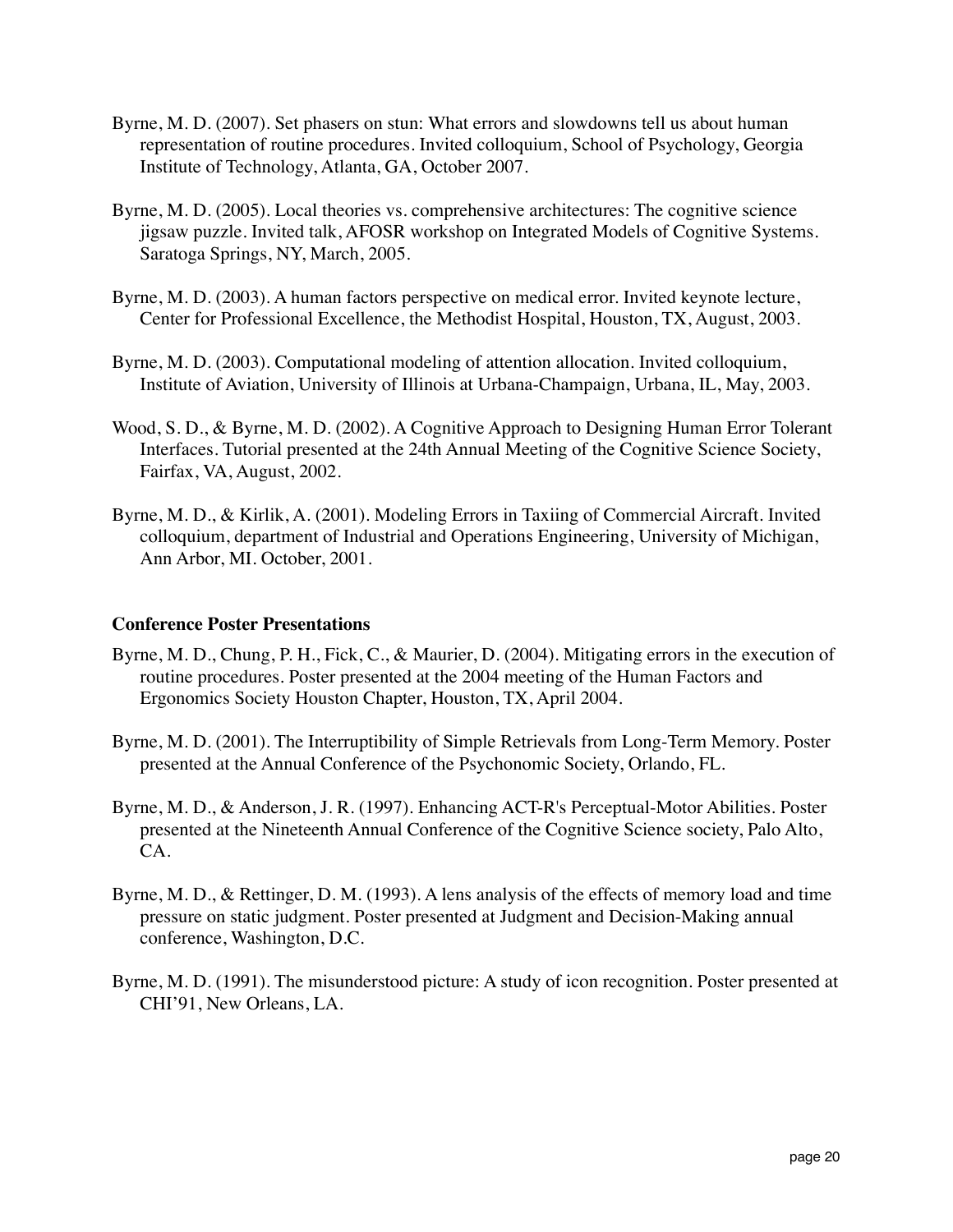## **Technical Reports**

- Miller, S., Kirlik, A., Kosorukuff. A., & Byrne, M. D. (2004). Ecological Validity as a Mediator of Visual Attention Allocation in Human-Machine Systems. Technical Report AHFD-04-17/ NASA-04-06). Savoy, IL: University of Illinois, Human Factors Division.
- Byrne, M. D., & Kirlik, A. (2004). Integrated modeling of cognition and the information environment: a multilevel investigation (process and product modeling) of attention allocation to visual displays. Technical Report AHFD-04-14/NASA-04-4. Savoy, IL: Aviation Human Factors Division, University of Illinois at Urbana-Champaign.
- Byrne, M. D., & Kirlik, A. (2003). Using computational cognitive modeling to diagnose possible sources of aviation error. Technical Report AHFD-03-14/NASA-03-4. Savoy, IL: Aviation Human Factors Division, University of Illinois at Urbana-Champaign.
- Byrne, M. D., & Kirlik, A. (2003). Integrated Modeling of Cognition and the Information Environment: A Closed-Loop, ACT-R Approach to Modeling Approach and Landing With and Without Synthetic Vision System (SVS) Technology. Technical Report AHFD-03-4/ NASA-03-3. Savoy, IL: Aviation Human Factors Division, University of Illinois at Urbana-Champaign.
- Byrne, M. D., & Kirlik, A. (2002). Integrated modeling of cognition and the information environment: Closed-loop, ACT-R modeling of aviation taxi errors and performance. Technical report AHFD-02-19/NASA-02-10. Savoy, IL: Aviation Human Factors Division, University of Illinois at Urbana-Champaign.
- Byrne, M. D., Catrambone, R., & Stasko, J. T. (1996). Do Algorithm Animations Aid Learning? Technical Report GIT-GVU-96-18. Graphics, Visualization, and Usability Center, Georgia Institute of Technology, Atlanta, GA.
- Byrne, M. D., & Bovair, S. (1995). A Working Memory Model of a Common Procedural Error. Technical Report GIT-COGSCI-95-06. Georgia Institute of Technology, Atlanta, GA.
- Byrne, M. D. (1994). The Convergence of Explanatory Coherence and the Story Model: A Case Study in Juror Decision. Technical Report GIT-COGSCI-94-18. Georgia Institute of Technology, Atlanta, GA.

# **Workshop/Symposia Presentations**

- Stanley, C., & Byrne, M. D. (2015). Comparing vector-based and ACT-R memory models using large-scale datasets: User-customized hashtag and tag prediction on Twitter and StackOverflow. Presented at the Twenty-Second Annual ACT-R Workshop, Pittsburgh, PA, July 2015.
- Byrne, M. D. (2013). STAR-Vote and the Los Angeles County Voting System. Presented at EVT/ WOTE Workshop, Washington, DC, August 2013.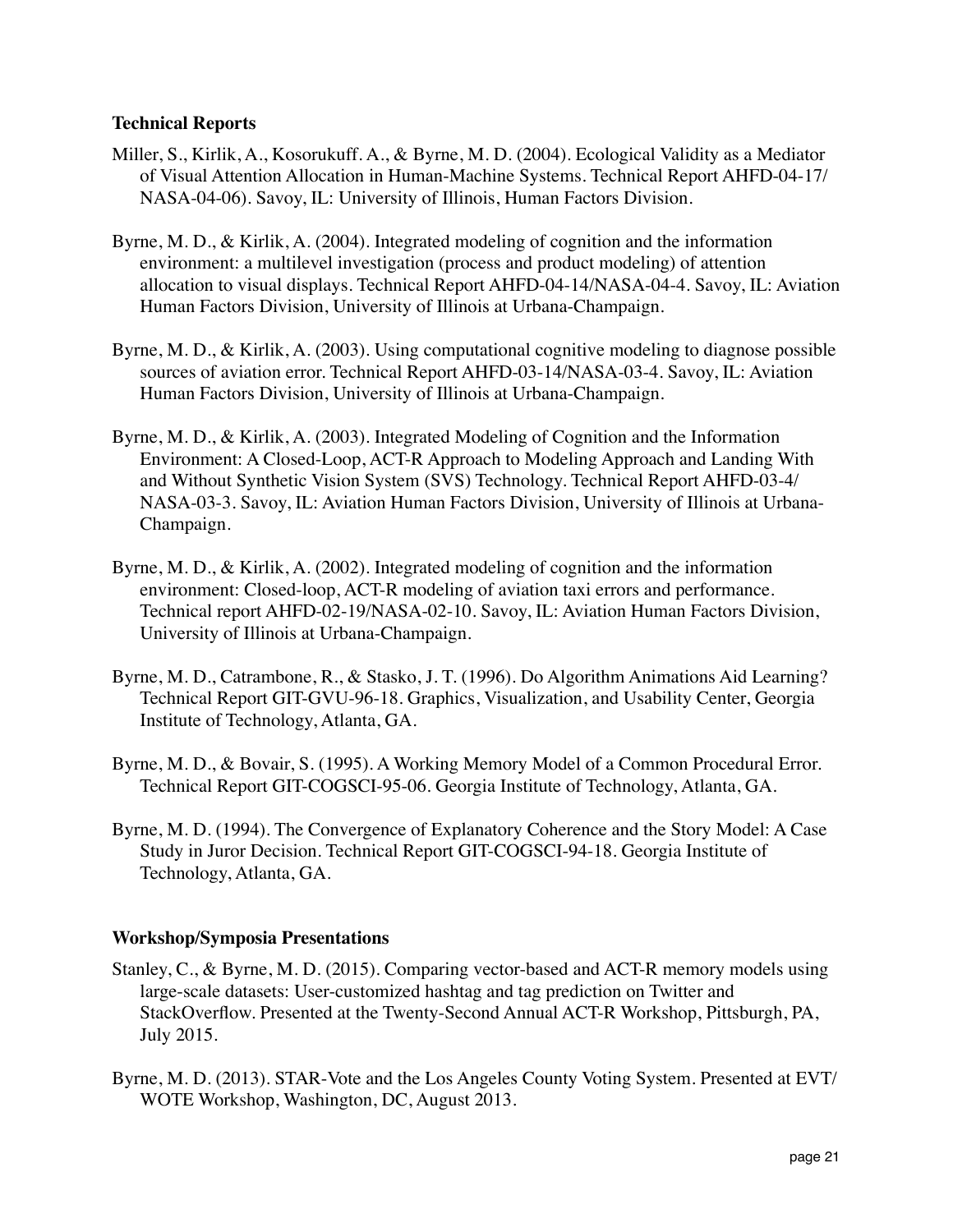- Byrne, M. D. (2012). ACT-R as a Usability Tool for Ballot Design. Presented at the Nineteenth Annual ACT-R Workshop, Pittsburgh, PA, July 2012.
- Byrne, M. D. (2011). Interfacing ACT-R and the X-Plane Flight Simulator. Presented at the Eighteenth Annual ACT-R Workshop, North Conway, NH, July 2011.
- Byrne, M. D. (2011). Teaching ACT-R. Presented at the Eighteenth Annual ACT-R Workshop, North Conway, NH, July 2011.
- Byrne, M. D. (2010). I Want to Be Really Sure to Vote for Phil... So I'll Abstain. Presented at the EVT/WOTE Workshop, Washington, DC, August 2010.
- Byrne, M. D., & Stanley, C. T., (2009). An Information Theoretic Approach to Visual Salience in ACT-R. Presented at the 2009 National Academy of Science Kavli Workshop, Irvine, CA, November 2009.
- Byrne, M. D., & Stanley, C. T. (2009). A visual salience system for ACT-R. Symposium "Diagrammatic Representations and Cognitive Architectures" at BRIMS 2009, Sundance, UT, March 2009.
- Byrne, M. D. (2008). Putting the "integrated" into integrated cognitive architectures. Panel "Models of Motor Control and Performance" at Human Factors and Ergonomics Society 52nd Annual Meeting, New York, NY, September 2008.
- Kirlik, A., Foyle, D. C., Hooey, B. L., & Byrne, M. (2008). The NASA human performance modeling project: Implications for future modeling efforts and a concrete modeling example. Presented at Human Factors and NextGen: The Future of Aviation, Arlington, TX, May 2008.
- Byrne, M. D. (2007). How people represent routine procedures, and how to disrupt said representations. ONR Workshop on Attention, Perception, and Modeling for Complex Displays. Arlington, VA. May 2007.
- Byrne, M. D. (2006). A theory of visual salience computation in ACT-R. Presented at the Thirteenth Annual ACT-R Workshop, Pittsburgh, PA, July 2006.
- Byrne, M. D. (2006). An ACT-R timing module based on the attentional gate model. Presented at the Thirteenth Annual ACT-R Workshop, Pittsburgh, PA, July 2006.
- Nicholson, S., Byrne, M. D., & Fotta, M. E. (2006). Modifying ACT-R for visual search of complex displays. Presented at the Thirteenth Annual ACT-R Workshop, Pittsburgh, PA, July 2006.
- Nicholson, S., Fotta, M. E., St. Amant, R., & Byrne, M. D. (2006). SegMan & HEMA-SI. Presented at the Thirteenth Annual ACT-R Workshop, Pittsburgh, PA, July 2006.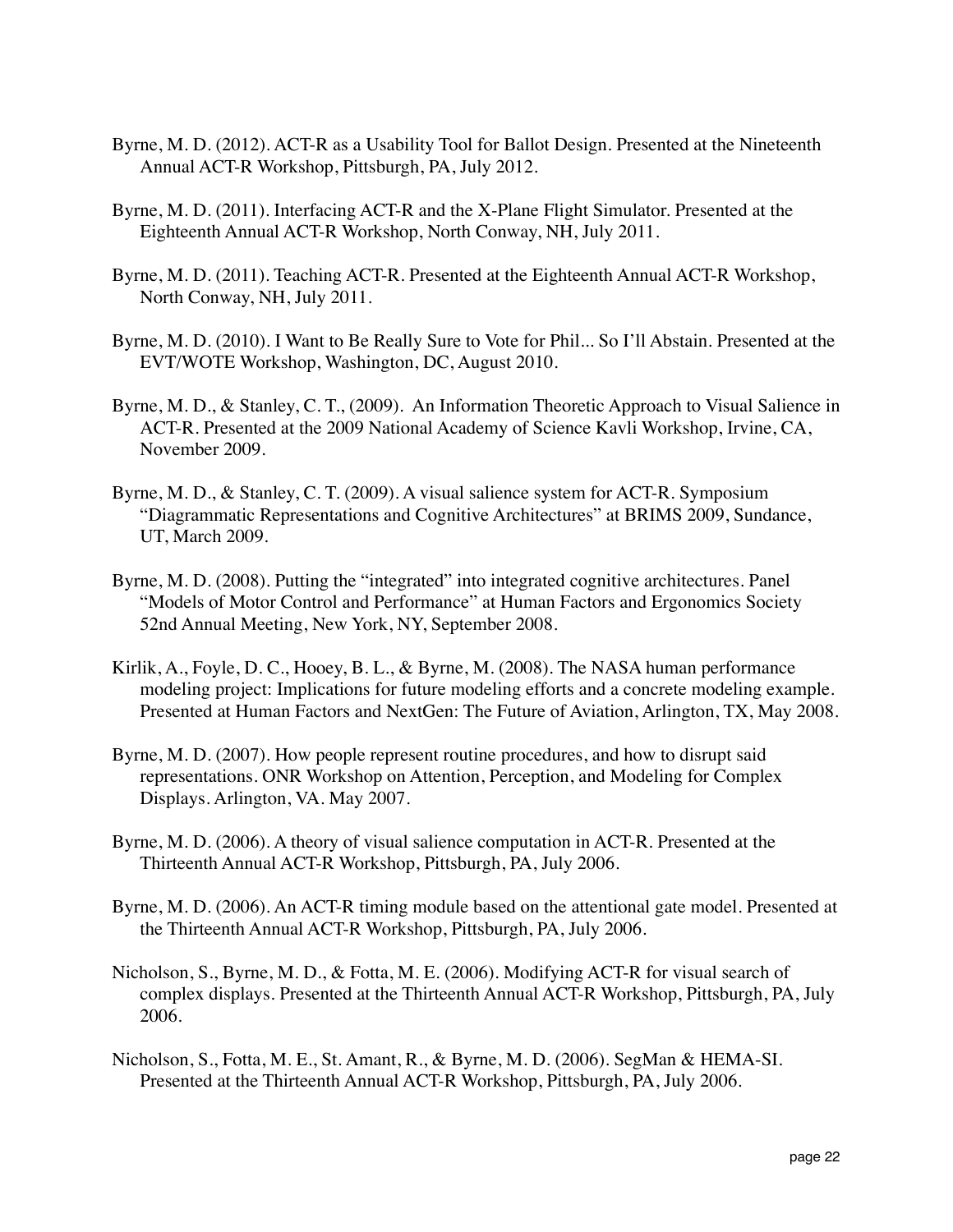- Byrne, M. D. (2006). On the mental representation of routine procedures. ONR Workshop on Attention, Perception, and Modeling for Complex Displays. Arlington, VA, March 2006.
- Byrne, M., Everett, S., & Greene, K. (2006). Human factors in voting systems: First results. ACCURATE Center Workshop. Menlo Park, CA, February 2006.
- Byrne, M. D. (2006). Rational analysis of visual search and salience. ACT-R meeting on Biologically-inspired Cognitive Architectures. Chandler, AZ, February 2006.
- Peres, S. C., & Byrne, M. D. (2005). The interactive behavior triad and auditory graphs: Suggestions for an organizing framework, International Conference on Auditory Displays— Auditory Graph Symposium (p. 4). Limerick, Ireland.
- Byrne, M. D. (2005). Execution of isomorphic routine procedures: Errors and models. ONR Workshop on Attention, Perception, and Modeling for Complex Displays, Arlington, VA, May 2005.
- Byrne, M. D., Chung, P. H., & Fick, C. S. (2004). Mitigating errors in the execution of routine procedures. ONR Workshop on Attention, Perception, and Modeling for Complex Displays, Newport, RI, May 2004.
- Byrne, M. D., Kirlik, A., Fleetwood, M. D., Huss, D. G., Kosorukoff, A., Lin, R., & Zheng, X. (2004). A Closed-Loop, ACT-R Approach to Modeling Approach and Landing With and Without Synthetic Vision System (SVS) Technology. 2004 meeting of the Human Factors and Ergonomics Society Houston Chapter, Houston, TX, April 2004.
- Byrne, M. D. (2003). Systematic procedural error. ONR Workshop on Attention, Perception, and Modeling for Complex Displays, Troy, NY, June 2003.
- Byrne, M. D. (2002). ACT-R as a Framework for Modeling Human Error. Presented at the Ninth Annual ACT-R Workshop, Pittsburgh, PA, August 2002.
- Byrne, M. D., Maurier, D., & Fick, C. (2002). Reaping the Rewards of Teaching ACT-R: Class Projects Spring 2002. Presented at the Ninth Annual ACT-R Workshop, Pittsburgh, PA, August 2002.
- Byrne, M. D. (2002). RPM update. Presented at the Ninth Annual ACT-R Workshop, Pittsburgh, PA, August 2002.
- Byrne, M. D. (2002). Life on the edge: The boundary between central and visual attention. Presented at ONR Workshop on Attention, Perception and Data Visualization. George Mason University, Fairfax, VA, May 2002.
- Presented at AFRL Worshop on ACT-R Models of Human-System Interaction. Mesa, AZ, Byrne, M. D., & Kirlik, A. (2002). Modeling Errors in Taxiing of Commercial Aircraft. January 2002.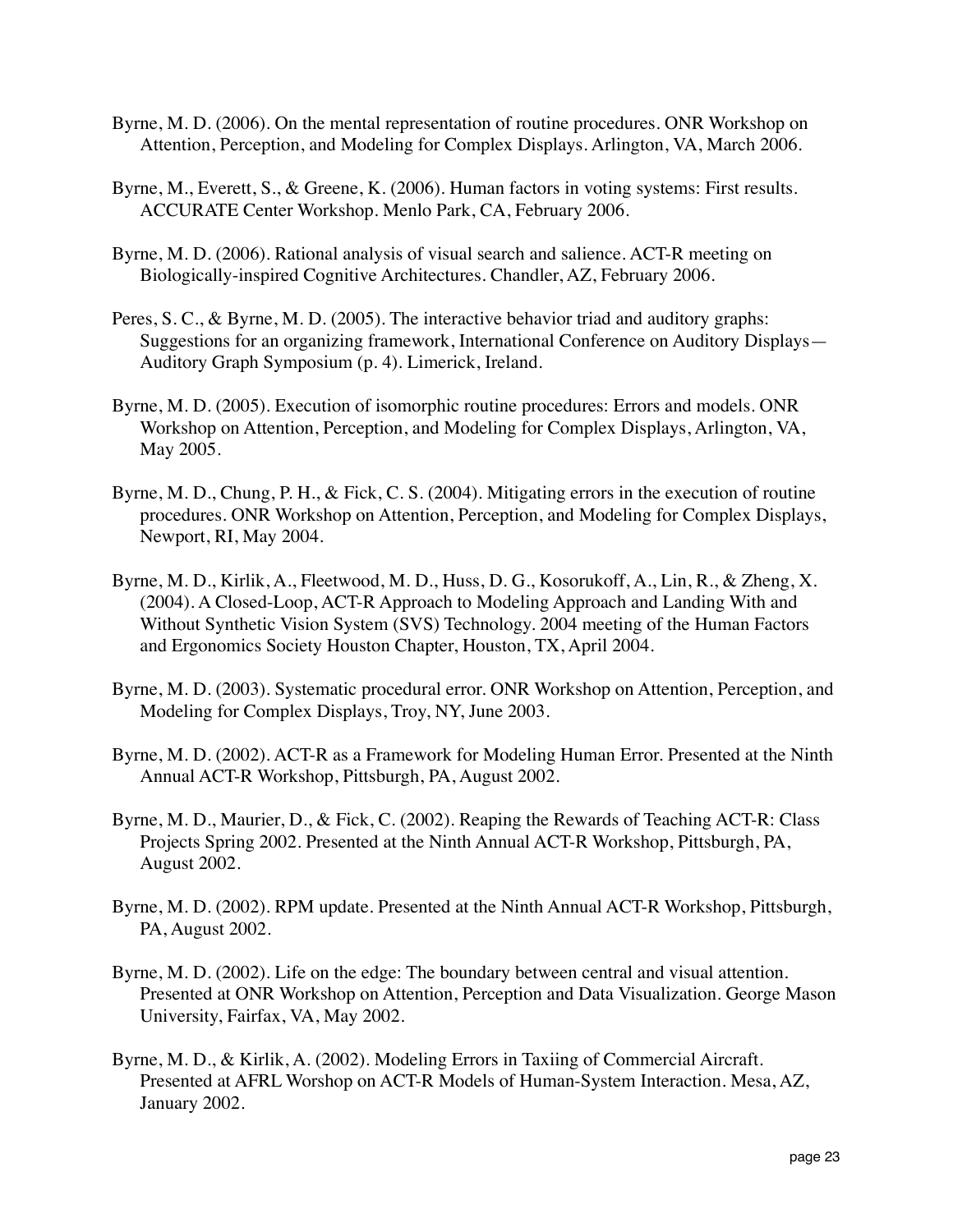- Byrne, M. D. (2001). ACT-R 5.0 and ACT-R/PM. Presented at the Eighth Annual ACT-R Workshop. Berkeley Springs, WV, July 2001.
- Byrne, M. D. (2001). A Quantitative Simulation Framework for Human Factors Engineering: ACT-R/PM. Presented at Human.Systems 2001. Houston, TX, June 2001.
- Byrne, M. D. (2000). ACT-R/PM version 2.0. Presented at the Seventh Annual ACT-R Workshop. Carnegie Mellon University, Pittsburgh, PA, August 2000.
- Byrne, M. D., & Fleetwood, M. D. (2000). Modeling Search of Computer Displays in ACT-R/ PM. Presented at the Seventh Annual ACT-R Workshop. Carnegie Mellon University, Pittsburgh, PA, August 2000.
- Byrne, M. D. (2000). Space Human Factors and Habitability at Rice University. NSBRI Workshop on Space Human Factors and Habitability. Houston, TX, April 2000.
- Byrne, M. D. (2000). Integrating Action, Perception, and Cognition. Presented at Acoustic Ecology: Listeners and Their Relationships to Sound Environments. University of British Columbia, Vancouver, BC, Canada, February 2000.
- Byrne, M. D., & Anderson, J. R. (1999). A New Model of Menu Selection. Presented at the Sixth Annual ACT-R Workshop. George Mason University, August 1999.
- Gluck, K., Anderson, J., Douglass, S. & Byrne, M. (1999). Progress Towards an ACT-R/PM Model of Algebra Symbolization. Presented at the Sixth Annual ACT-R Workshop. George Mason University, August 1999.
- Lee, F., & Byrne, M. (1999). Modelling Dynamic Tasks: Implications for ACT-R/PM. Presented at the Sixth Annual ACT-R Workshop. George Mason University, August 1999.
- Byrne, M. D. (1999). Serial Modules in Parallel: ACT-R Perceptual-Motor. Presented at "Integrated Models of Perception, Cognition, and Action" symposium at the 21st annual meeting of the Cognitive Science Society, August 1999, Vancouver, BC, Canada.
- Byrne, M. D. (1998). Central Parallelism and the PRP Effect. Presented at the Fifth Annual ACT-R Workshop, July, Pittsburgh, PA.
- Byrne, M. D. (1997). ACT-R/Perceptual-Motor. Presented at the Fourth Annual ACT-R Workshop, August, Pittsburgh, PA.
- Byrne, M. D., & Anderson, J. R. (1997). An ACT-R model of a "complex" PRP task. Presented at the Fourth Annual ACT-R Workshop, August, Pittsburgh, PA.